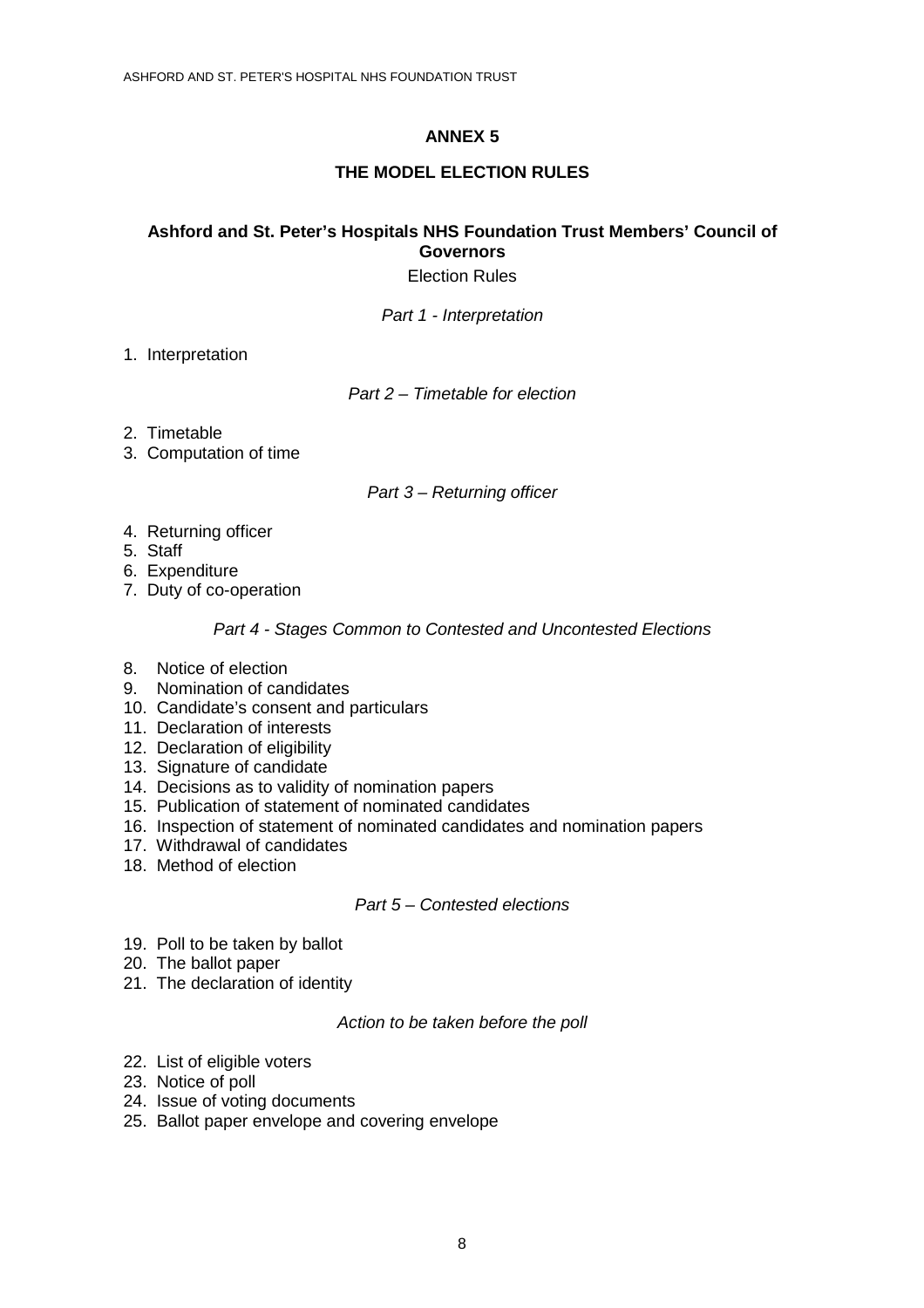#### The poll

- 26. Eligibility to vote
- 27. Voting by persons who require assistance
- 28. Spoilt ballot papers
- 29. Lost ballot papers
- 30. Issue of replacement ballot paper
- 31. Declaration of identity for replacement ballot papers

#### Procedure for receipt of envelopes

- 32. Receipt of voting documents
- 33. Validity of ballot paper
- 34. Declaration of identity but no ballot paper
- 35. Sealing of packets

#### Part 6 - Counting the votes

- 36. Interpretation of Part 6
- 37. Arrangements for counting of the votes
- 38. The count
- 39. Rejected ballot papers
- 40. First stage
- 41. The quota
- 42. Transfer of votes
- 43. Supplementary provisions on transfer
- 44. Exclusion of candidates
- 45. Filling of last vacancies
- 46. Order of election of candidates

## Part 7 – Final proceedings in contested and uncontested elections

- 47. Declaration of result for contested elections
- 48. Declaration of result for uncontested elections

## Part 8 – Disposal of documents

- 49. Sealing up of documents relating to the poll
- 50. Delivery of documents
- 51. Forwarding of documents received after close of the poll
- 52. Retention and public inspection of documents
- 53. Application for inspection of certain documents relating to election

## Part 9 – Death of a candidate during a contested election

54. Countermand or abandonment of poll on death of candidate

#### Part 10 – Election expenses and publicity

## Expenses

- 55. Expenses incurred by candidates
- 56. Expenses incurred by other persons
- 57. Personal, travelling, and administrative expenses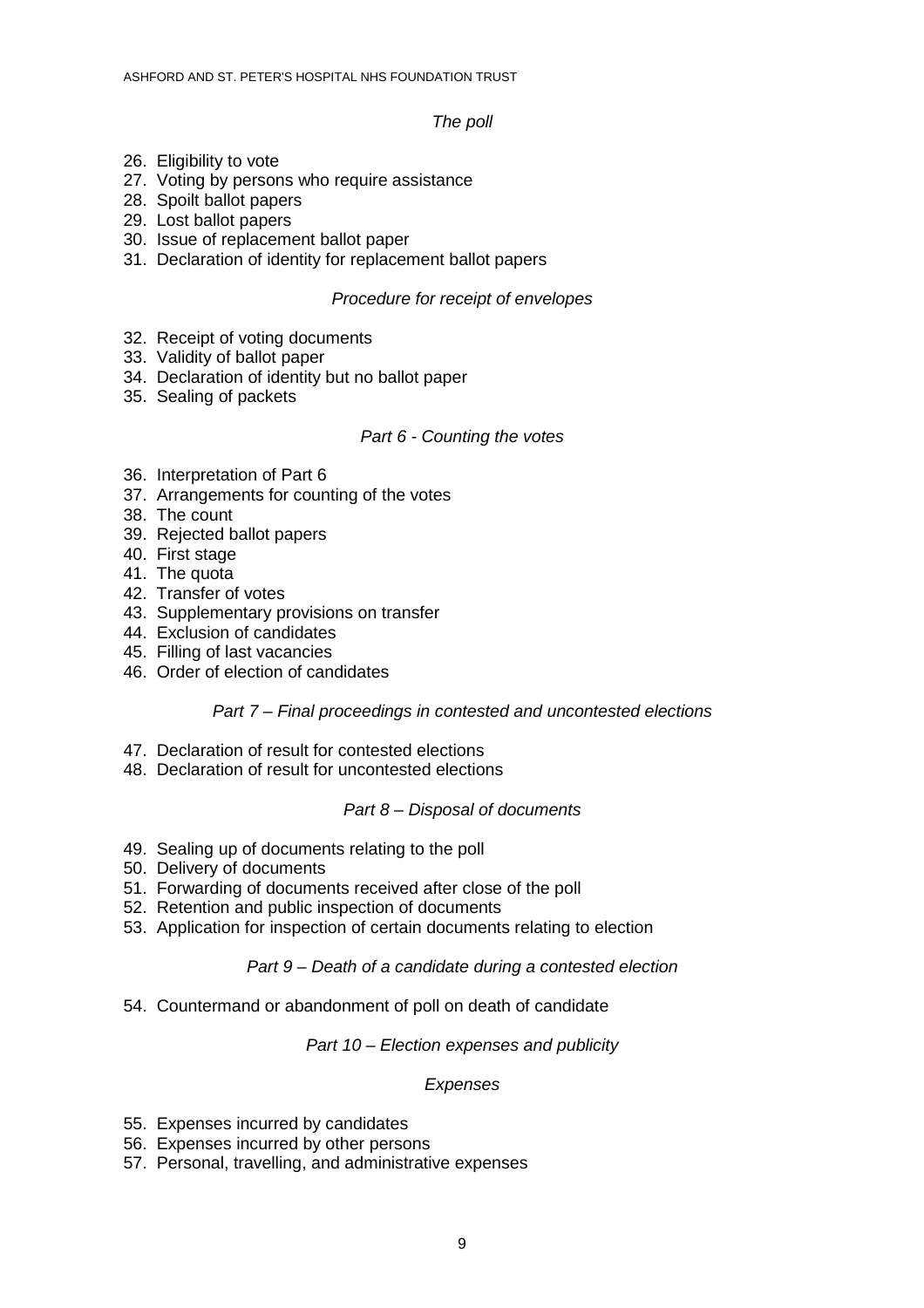# **Publicity**

- 58. Publicity about election by the corporation
- 59. Information about candidates for inclusion with voting documents
- 60. Meaning of "for the purposes of an election"

#### Part 11 – Questioning elections and irregularities

61. Application to question an election

#### Part 12 – Miscellaneous

- 62. Secrecy
- 63. Prohibition of disclosure of vote
- 64. Disqualification
- 65. Delay in postal service through industrial action or unforeseen event

-----------------------------------------------------------

"The Model Election Rules as published from time to time by the Department of Health shall have effect as if incorporated into this Annex 4 of the Constitution."

## Part 1 - Interpretation

**1. Interpretation** – (1) In these rules, unless the context otherwise requires -

"corporation" means the Public Benefit Corporation subject to this Constitution;

"election" means an election by a Constituency, or by a Class within a Constituency, to fill a vacancy among one or more posts on the Council of Governors;

"the Regulator" means the Independent Regulator for NHS foundation trusts; and

"the 2006 Act" means the National Health Service Act 2006.

Other expressions used in these rules and in Schedule 7 to the 2006 Act have the same meaning in these rules as in that Schedule.

#### Part 2 – Timetable for election

**2. Timetable -** The proceedings at an election shall be conducted in accordance with the following timetable.

| Proceeding                                                                   | Time                                                                                |
|------------------------------------------------------------------------------|-------------------------------------------------------------------------------------|
|                                                                              |                                                                                     |
| Publication of notice of election                                            | Not later than the fortieth day<br>before the day of the close of the<br>poll.      |
| Final day for<br>of<br>delivery<br>nomination papers to returning<br>officer | Not later than the twenty eighth day<br>before the day of the close of the<br>poll. |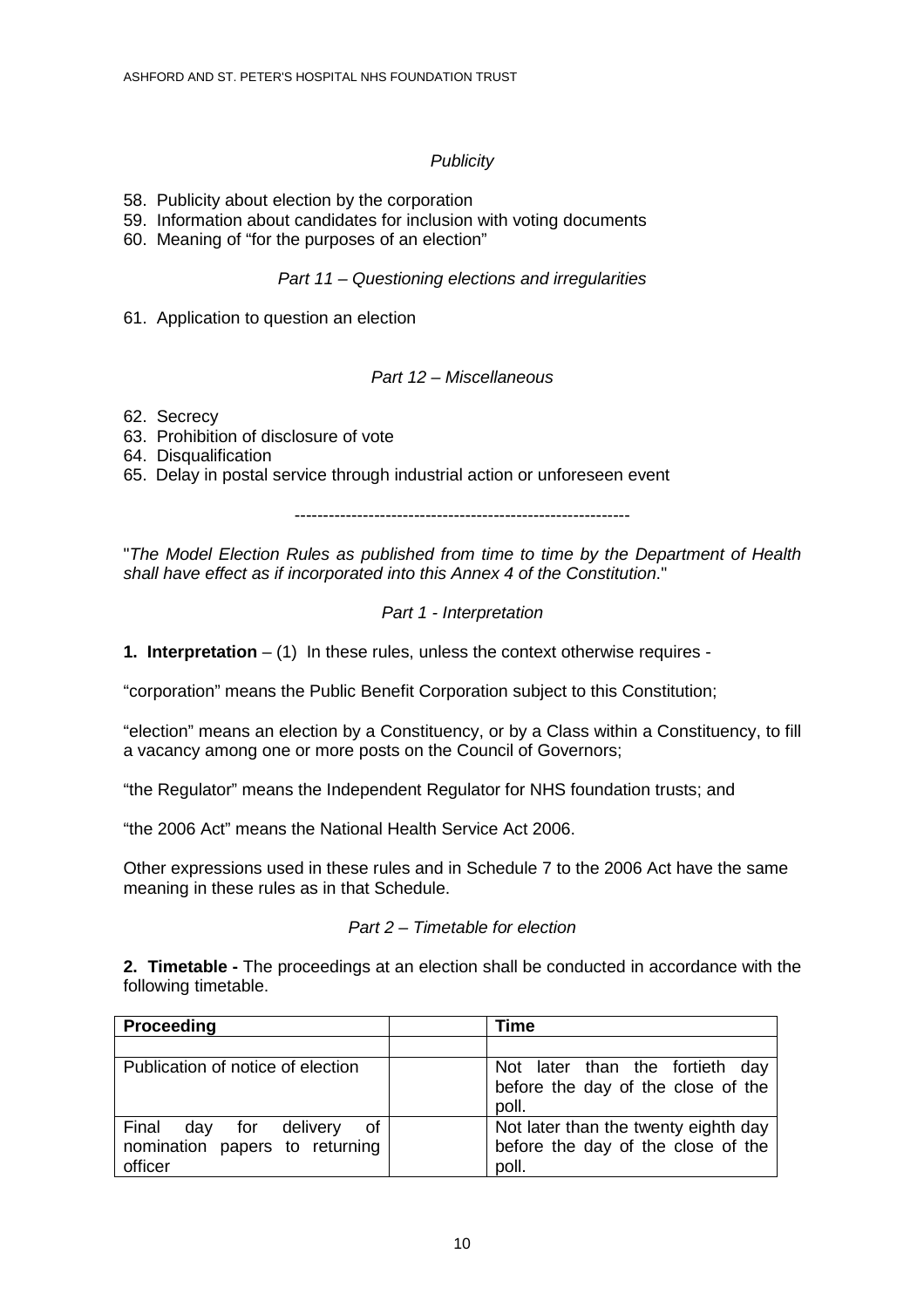| Publication of statement             | Not later than the twenty seventh                                               |
|--------------------------------------|---------------------------------------------------------------------------------|
| of                                   | day before the day of the close of                                              |
| nominated candidates                 | the poll.                                                                       |
| Final day for delivery of notices of | Not later than twenty fifth day                                                 |
| withdrawals by candidates from       | before the day of the close of the                                              |
| election                             | poll.                                                                           |
| Notice of the poll                   | Not later than the fifteenth day<br>before the day of the close of the<br>poll. |
| Close of the poll                    | By 5.00pm on the final day of the<br>election.                                  |

**3. Computation of time -** (1) In computing any period of time for the purposes of the timetable -

- (a) a Saturday or Sunday;
- (b) Christmas day, Good Friday, or a bank holiday, or
- (c) a day appointed for public thanksgiving or mourning,

shall be disregarded, and any such day shall not be treated as a day for the purpose of any proceedings up to the completion of the poll, nor shall the returning officer be obliged to proceed with the counting of votes on such a day.

(2) In this rule, "bank holiday" means a day which is a bank holiday under the Banking and Financial Dealings Act 1971 in England and Wales.

# Part 3 – Returning officer

**4. Returning officer –** (1) Subject to rule 64, the returning officer for an election is to be appointed by the corporation.

(2) Where two or more elections are to be held concurrently, the same returning officer may be appointed for all those elections.

**5.** Staff – Subject to rule 64, the returning officer may appoint and pay such staff, including such technical advisers, as he or she considers necessary for the purposes of the election.

**6. Expenditure -** The Corporation is to pay the returning officer –

- (a) any expenses incurred by that officer in the exercise of his or her functions under these rules,
- (b) such remuneration and other expenses as the corporation may determine.

**7. Duty of corporation –** The Corporation is to co-operate with the returning officer in the exercise of his or her functions under these rules.

## Part 4 - Stages Common to Contested and Uncontested Elections

- **8. Notice of election** The returning officer is to publish a notice of the election stating
	- (a) the Constituency, or Class within a Constituency, for which the election is being held,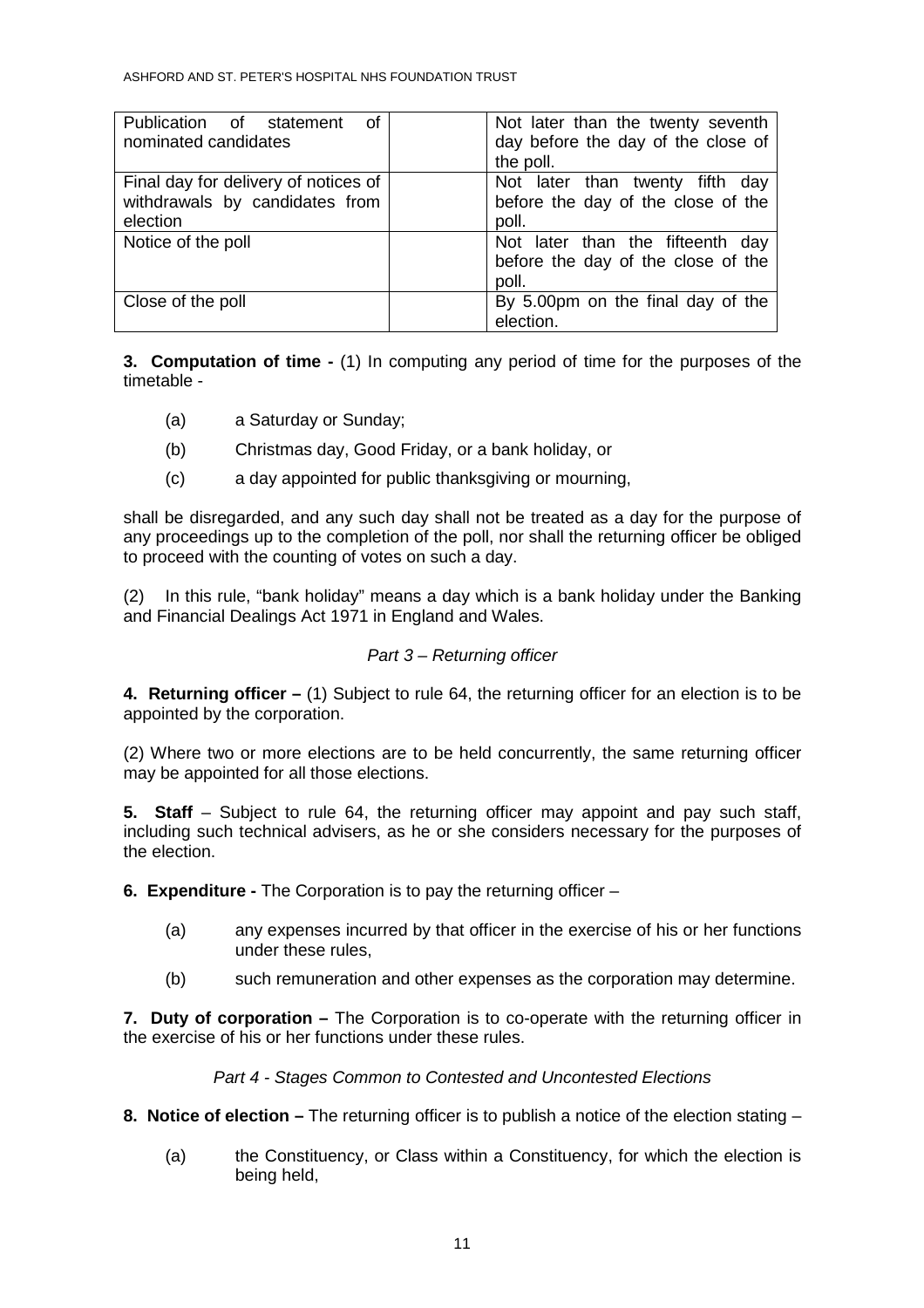- (b) the number of members of the Council of Governors to be elected from that Constituency, or Class with that Constituency,
- (c) the details of any nomination committee that has been established by the corporation,
- (d) the address and times at which nomination papers may be obtained;
- (e) the address for return of nomination papers and the date and time by which they must be received by the returning officer,
- (f) the date and time by which any notice of withdrawal must be received by the returning officer
- (g) the contact details of the returning officer, and
- (h) the date and time of the close of the poll in the event of a contest.

**9. Nomination of candidates –** (1) Each candidate must nominate themselves on a single nomination paper.

- (2) The returning officer
	- (a) is to supply any Member of the corporation with a nomination paper, and
	- (b) is to prepare a nomination paper for signature at the request of any Member of the corporation,

but it is not necessary for a nomination to be on a form supplied by the returning officer.

**10. Candidate's particulars –** (1) The nomination paper must state the candidate's -

- (a) full name,
- (b) contact address in full, and
- (c) Constituency, or Class within a Constituency, of which the candidate is a Member.
- **11. Declaration of interests**  The nomination paper must state
	- (a) any financial interest that the candidate has in the corporation, and
	- (b) whether the candidate is a member of a political party, and if so, which party,

and if the candidate has no such interests, the paper must include a statement to that effect.

**12. Declaration of eligibility –** (1) The nomination paper must include a declaration made by the candidate –

- (a) that he or she is not prevented from being a member of the Council of Governors by paragraph 8 of Schedule 7 of the 2006 Act or by any provision of the Constitution: and,
- (b) for a member of the Public Constituency, of the particulars of his or qualification to vote as a Member of that Constituency for which the election is being held.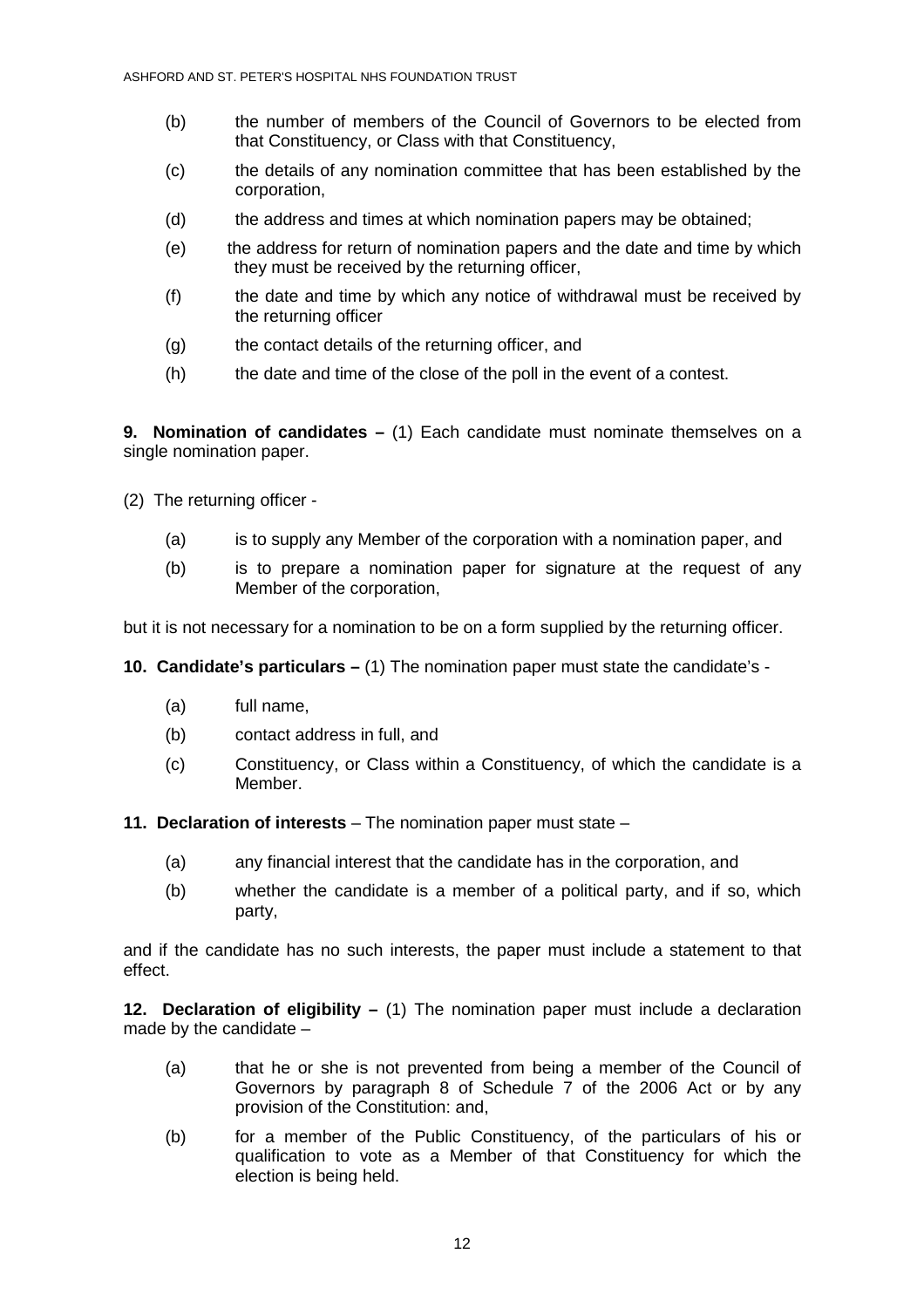**13. Signature of candidate** – The nomination paper must be signed and dated by the candidate, indicating that –

- (a) they wish to stand as a candidate,
- (b) their declaration of interests as required under rule 11, is true and correct, and
- (c) their declaration of eligibility, as required under rule 12, is true and correct.

**14. Decisions as to validity of nomination papers** – (1) Where a nomination paper is received by the returning officer in accordance with these rules, the candidate is deemed to stand for election unless and until the returning officer-

- (a) decides that the candidate is not eligible to stand,
- (b) decides that the nomination paper is invalid,
- (c) receives satisfactory proof that the candidate has died, or
- (d) receives a written request by the candidate of their withdrawal from candidacy.

(2) The returning officer is entitled to decide that a nomination paper is invalid only on one of the following grounds -

- (a) that the paper is not received on or before the final date for return of nomination papers, as specified in the notice of the election,
- (b) that the paper does not contain the candidate's particulars, as required by rule 10;
- (c) that the paper does not contain a declaration of the interests of the candidate, as required by rule 11,
- (d) that the paper does not include a declaration of eligibility as required by rule 12, or
- (e) that the paper is not signed and dated by the candidate, as required by rule 13.

(3) The returning officer is to examine each nomination paper as soon as is practicable after he or she has received it, and decide whether the candidate has been validly nominated.

(4) Where the returning officer decides that a nomination is invalid, the returning officer must endorse this on the nomination paper, stating the reasons for their decision.

(5) The returning officer is to send notice of the decision as to whether a nomination is valid or invalid to the candidate at the contact address given in the candidate's nomination paper.

**15. Publication of statement of nominated candidates – (1)** The returning officer is to prepare and publish a statement showing the candidates who are standing for election.

(2) The statement must show –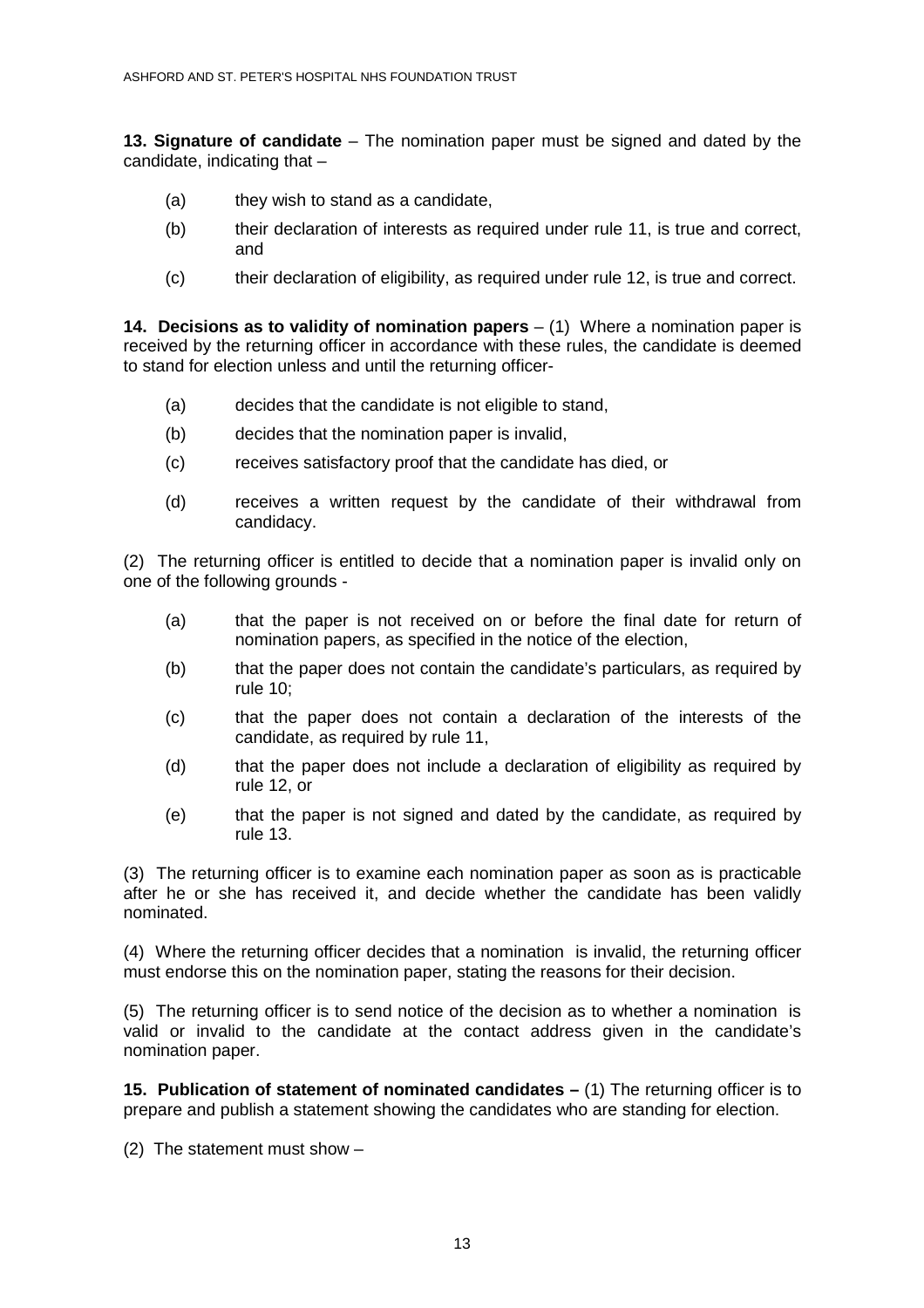- (a) the name, contact address, and constituency or class within a constituency of each candidate standing, and
- (b) the declared interests of each candidate standing,

as given in their nomination paper.

(3) The statement must list the candidates standing for election in alphabetical order by surname.

(4) The returning officer must send a copy of the statement of candidates and copies of the nomination papers to the corporation as soon as is practicable after publishing the statement.

**16. Inspection of statement of nominated candidates and nomination papers –** (1) The corporation is to make the statements of the candidates and the nomination papers supplied by the returning officer under rule 15(4) available for inspection by members of the public free of charge at all reasonable times.

(2) If a person requests a copy or extract of the statements of candidates or their nomination papers, the corporation is to provide that person with the copy or extract free of charge.

**17. Withdrawal of candidates -** A candidate may withdraw from election on or before the date and time for withdrawal by candidates, by providing to the returning officer a notice of withdrawal which is signed by that candidate and attested by a witness.

**18. Method of election** – (1) If the number of candidates remaining validly nominated for an election after any withdrawals under these rules is greater than the number of Members to be elected to the Council of Governors, a poll is to be taken in accordance with Parts 5 and 6 of these rules.

(2) If the number of candidates remaining validly nominated for an election after any withdrawals under these rules is equal to the number of Members to be elected to the Council of Governors, those candidates are to be declared elected in accordance with Part 7 of these rules.

(3) If the number of candidates remaining validly nominated for an election after any withdrawals under these rules is less than the number of Members to be elected to the Council of Governors, then –

- (a) the candidates who remain validly nominated are to be declared elected in accordance with Part 7 of these rules, and
- (b) the returning officer is to order a new election to fill any vacancy which remains unfilled, on a day appointed by him or her in consultation with the corporation.

## Part 5 – Contested elections

**19. Poll to be taken by ballot –** (1) The votes at the poll must be given by secret ballot.

(2) The votes are to be counted and the result of the poll determined in accordance with Part 6 of these rules.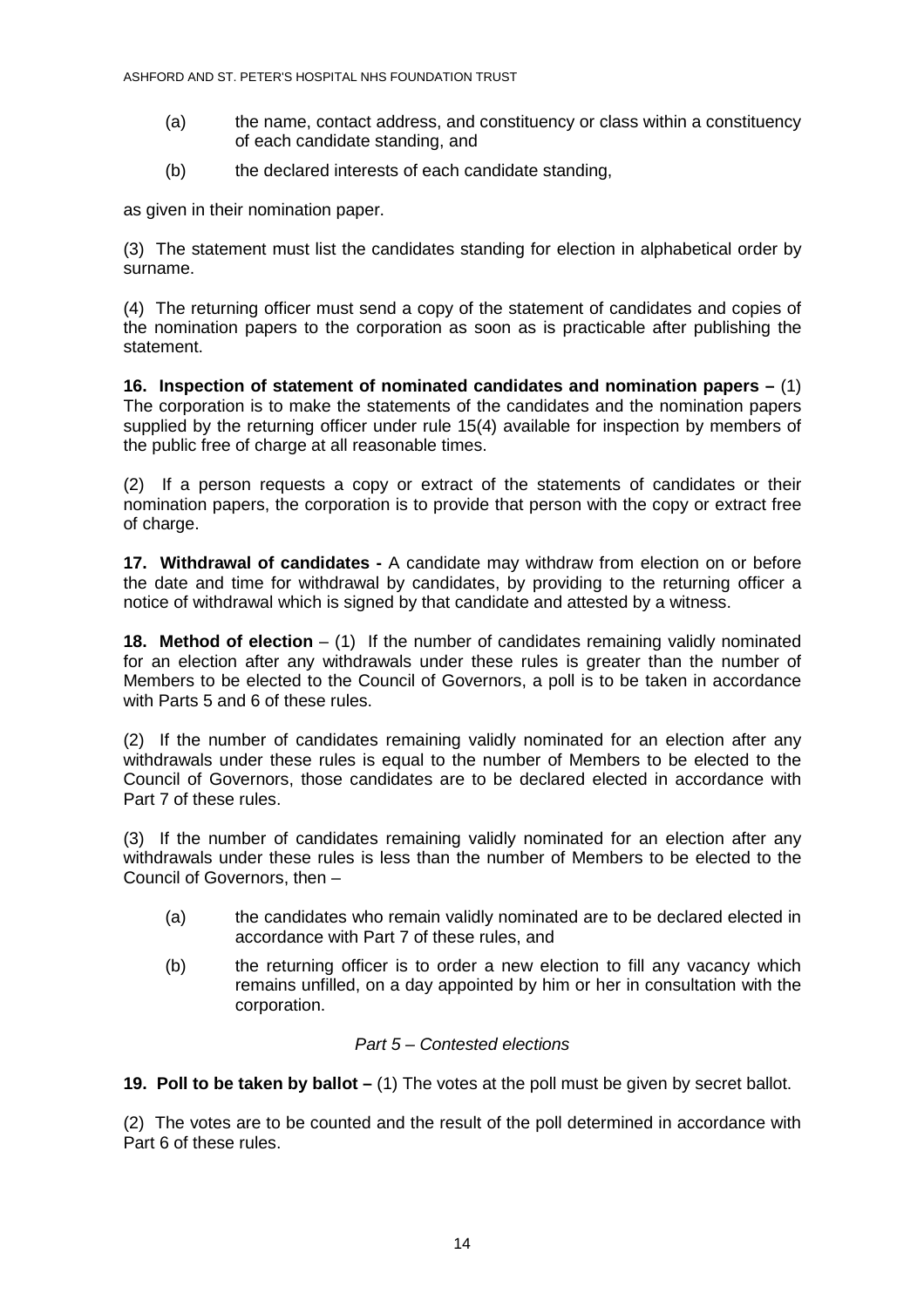**20. The ballot paper** – (1) The ballot of each voter is to consist of a ballot paper with the persons remaining validly nominated for an election after any withdrawals under these rules, and no others, inserted in the paper.

- (2) Every ballot paper must specify
	- (a) the name of the corporation;
	- (b) the Constituency, or Class within a Constituency, for which the election is being held;
	- (c) the number of members of the Council of Governors to be elected from that constituency, or Class within that Constituency;
	- (d) the names and other particulars of the candidates standing for election, with the details and order being the same as in the statement of nominated candidates;
	- (e) instructions on how to vote;
	- (f) if the ballot paper is to be returned by post, with the address for its return and the date and time of the close of the poll; and
	- (g) the contact details of the returning officer.
- (3) Each ballot paper must have a unique identifier.

(4) Each ballot paper must have features incorporated into it to prevent it from being reproduced.

**21. The declaration of identity (Public Constituencies)** – (1) A declaration of identity must be issued with each ballot paper.

- (2) The declaration of identity is to include a declaration
	- (a) that the voter is the person to whom the ballot paper was addressed,
	- (b) that the voter has not marked or returned any other voting paper in the election, and
	- (c) for a Member of the Public Constituency, of the particulars of that Member's qualification to vote as a Member of the constituency for which the election is being held.
- (3) The declaration of identity is to include space for  $-$ 
	- (a) the name of the voter,
	- (b) the address of the voter,
	- (c) the voter's signature, and
	- (d) the date that the declaration was made by the voter.

(4) The voter must be required to return the declaration of identity together with the ballot paper.

(5) The declaration of identity must caution the voter that, if it is not returned wit the ballot paper, or if it is returned without being correctly completed, the voter's ballot paper may be declared invalid.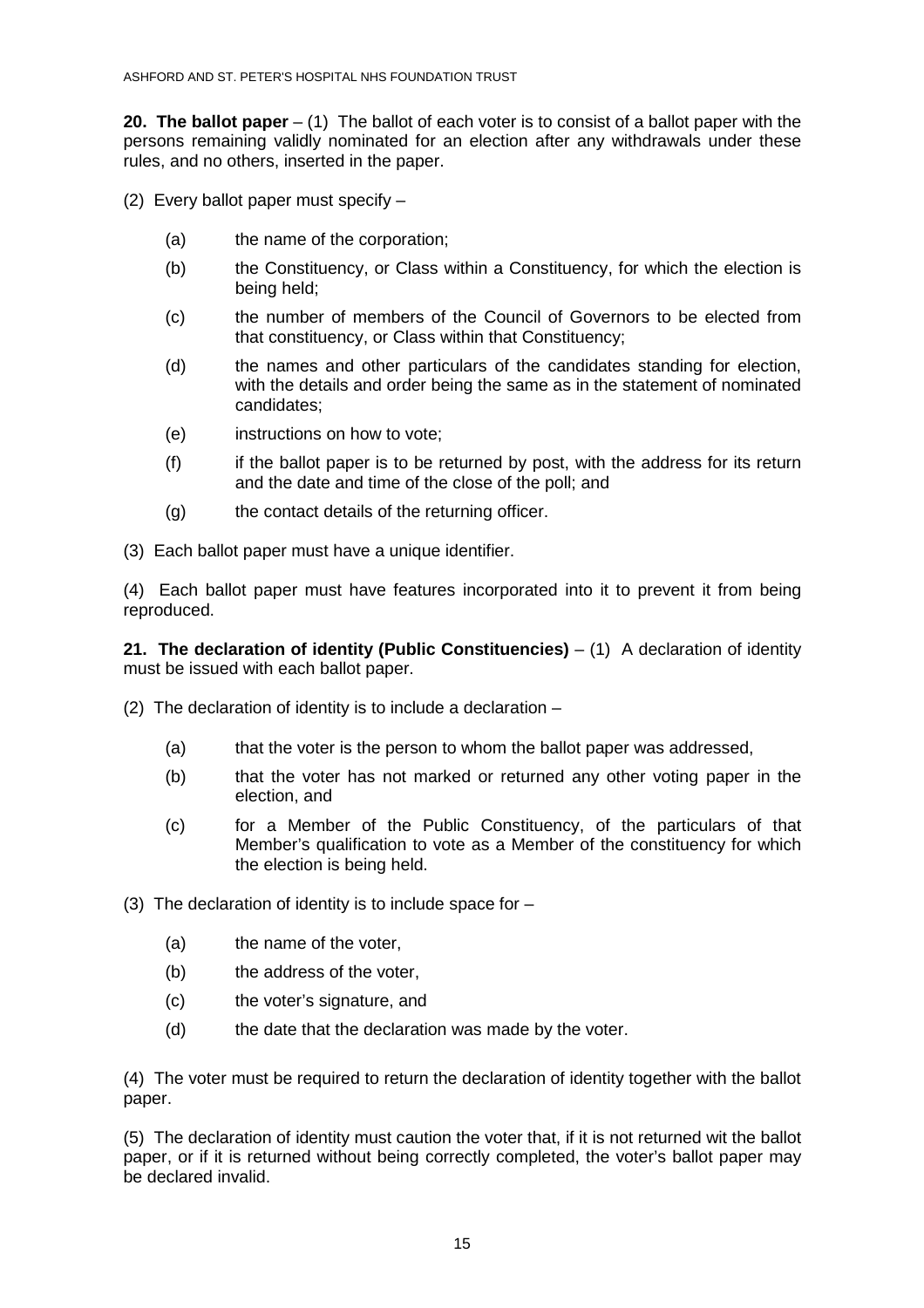# Action to be taken before the poll

**22. List of eligible voters –** (1) The Corporation is to provide the returning officer with a list of the Members of the Constituency or Class within a Constituency for which the election is being held who are eligible to vote by virtue of rule 26 as soon as is reasonably practicable after the final date for the delivery of notices of withdrawals by candidates from an election.

(2) The list is to include, for each Member, a mailing address where his or her ballot paper is to be sent.

**23. Notice of poll** - The returning officer is to publish a notice of the poll stating–

- (a) the name of the corporation;
- (b) the Constituency, or Class within a Constituency, for which the election is being held;
- (c) the number of members of the Council of Governors to be elected from that Constituency, or Class with that Constituency;
- (d) the names, contact addresses, and other particulars of the candidates standing for election, with the details and order being the same as in the statement of nominated candidates;
- (e) that the ballot papers for the election are to be issued and returned if appropriate, by post;
- (f) the address for return of the ballot papers, and the date and time of the close of the poll;
- (g) the address and final dates for applications for replacement ballot papers; and
- (h) the contact details of the returning officer.

**24. Issue of voting documents by returning officer**  $-$  (1) As soon as is reasonably practicable on or after the publication of the notice of the poll, the returning officer is to send the following documents to each Member of the corporation named in the list of eligible voters:

- (a) a ballot paper and ballot paper envelope;
- (b) a declaration of identity (if required);
- (c) information about each candidate standing for election, pursuant to rule 59 of these rules; and
- (d) a covering envelope.

(2) The documents are to be sent to the mailing address for each Member, as specified in the list of eligible voters.

**25. Ballot paper envelope and covering envelope** – (1) The ballot paper envelope must have clear instructions to the voter printed on it, instructing the voter to seal the ballot paper inside the envelope once the ballot paper has been marked.

(2) The covering envelope is to have –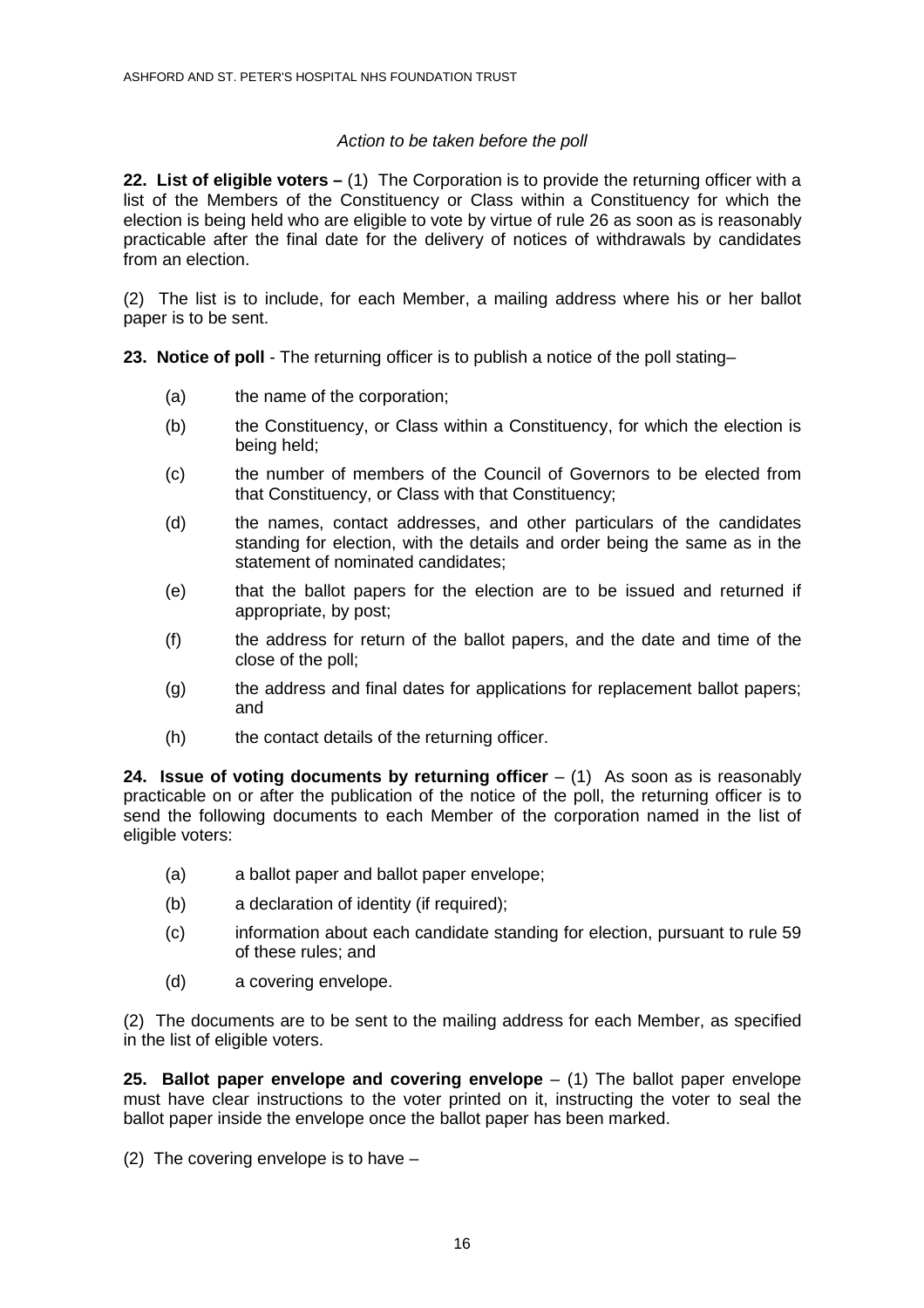- (a) the address for return of the ballot paper printed on it, and
- (b) pre-paid postage for return to that address.

(3) There should be clear instructions, either printed on the covering envelope or elsewhere, instructing the voter to seal the following documents inside the covering envelope and return it to the returning officer –

- (a) the completed declaration of identity if required, and
- (b) the ballot paper envelope, with the ballot paper sealed inside it.

#### The poll

**26. Eligibility to vote** – An individual who becomes a Member of the corporation on or before the closing date for the receipt of nominations by candidates for the election, is eligible to vote in that election.–

**27. Voting by persons who require assistance –** (1) The returning officer is to put in place arrangements to enable requests for assistance to vote to be made.

(2) Where the returning officer receives a request from a voter who requires assistance to vote, the returning officer is to make such arrangements as he or she considers necessary to enable that voter to vote.

**28. Spoilt ballot papers** (1) – If a voter has dealt with his or her ballot paper in such a manner that it cannot be accepted as a ballot paper (referred to a "spoilt ballot paper"), that voter may apply to the returning officer for a replacement ballot paper.

(2) On receiving an application, the returning officer is to obtain the details of the unique identifier on the spoilt ballot paper, if he or she can obtain it.

(3) The returning officer may not issue a replacement ballot paper for a spoilt ballot paper unless he or she –

- (a) is satisfied as to the voter's identity, and
- (b) has ensured that the declaration of identity, if required, has not been returned.

(4) After issuing a replacement ballot paper for a spoilt ballot paper, the returning officer shall enter in a list ("the list of spoilt ballot papers") –

- (a) the name of the voter, and
- (b) the details of the unique identifier of the spoilt ballot paper (if that officer was able to obtain it), and
- (c) the details of the unique identifier of the replacement ballot paper.

**29. Lost ballot papers –** (1) Where a voter has not received his or her ballot paper by the fourth day before the close of the poll, that voter may apply to the returning officer for a replacement ballot paper.

(2) The returning officer may not issue a replacement ballot paper for a lost ballot paper unless he or she –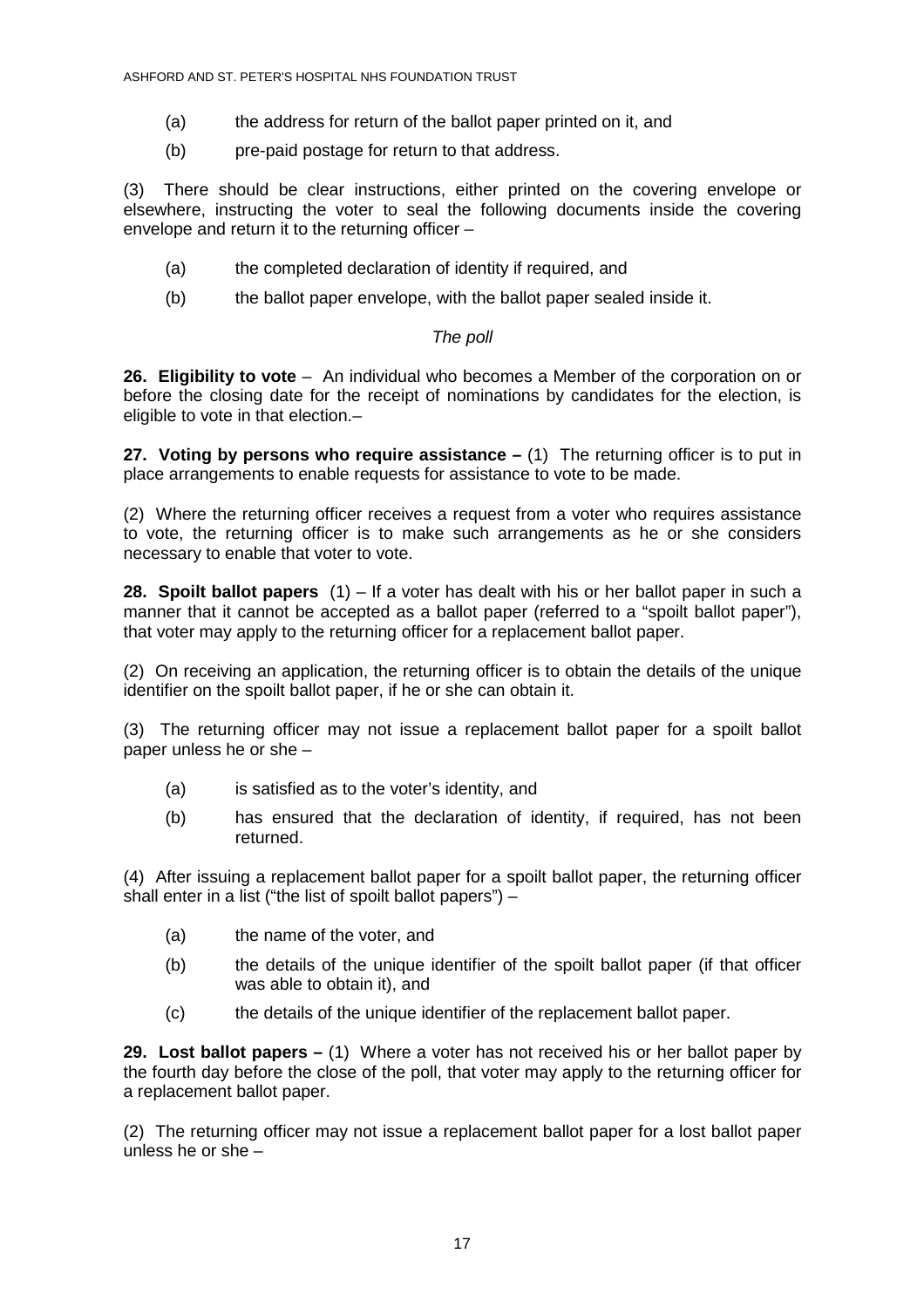- (a) is satisfied as to the voter's identity,
- (b) has no reason to doubt that the voter did not receive the original ballot paper, and
- (c) has ensured that the declaration of identity if required has not been returned.

(3) After issuing a replacement ballot paper for a lost ballot paper, the returning officer shall enter in a list ("the list of lost ballot papers") –

- (a) the name of the voter, and
- (b) the details of the unique identifier of the replacement ballot paper.

**30. Issue of replacement ballot paper** - (1)If a person applies for a replacement ballot paper under rule 28 or 29 and a declaration of identity has already been received by the returning officer in the name of that voter, the returning officer may not issue a replacement ballot paper unless, in addition to the requirements imposed rule 28(3) or 29(2), he or she is also satisfied that that person has not already voted in the election, notwithstanding the fact that a declaration of identity if required has already been received by the returning officer in the name of that voter.

(2) After issuing a replacement ballot paper under this rule, the returning officer shall enter in a list ("the list of tendered ballot papers") –

- (a) the name of the voter, and
- (b) the details of the unique identifier of the replacement ballot paper issued under this rule.

**31. Declaration of identity for replacement ballot papers (Public Constituency)–** (1) In respect of an election for a Public Constituency a declaration of identity must be issued with each replacement ballot paper.

- (2) The declaration of identity is to include a declaration
	- (a) that the voter has not voted in the election with any ballot paper other than the ballot paper being returned with the declaration, and
	- (b) of the particulars of that Member's qualification to vote as a Member of the Constituency, or Class within a Constituency, for which the election is being held.
- (3) The declaration of identity is to include space for  $-$ 
	- (a) the name of the voter,
	- (b) the address of the voter,
	- (c) the voter's signature, and
	- (d) the date that the declaration was made by the voter.

(4) The voter must be required to return the declaration of identity together with the ballot paper.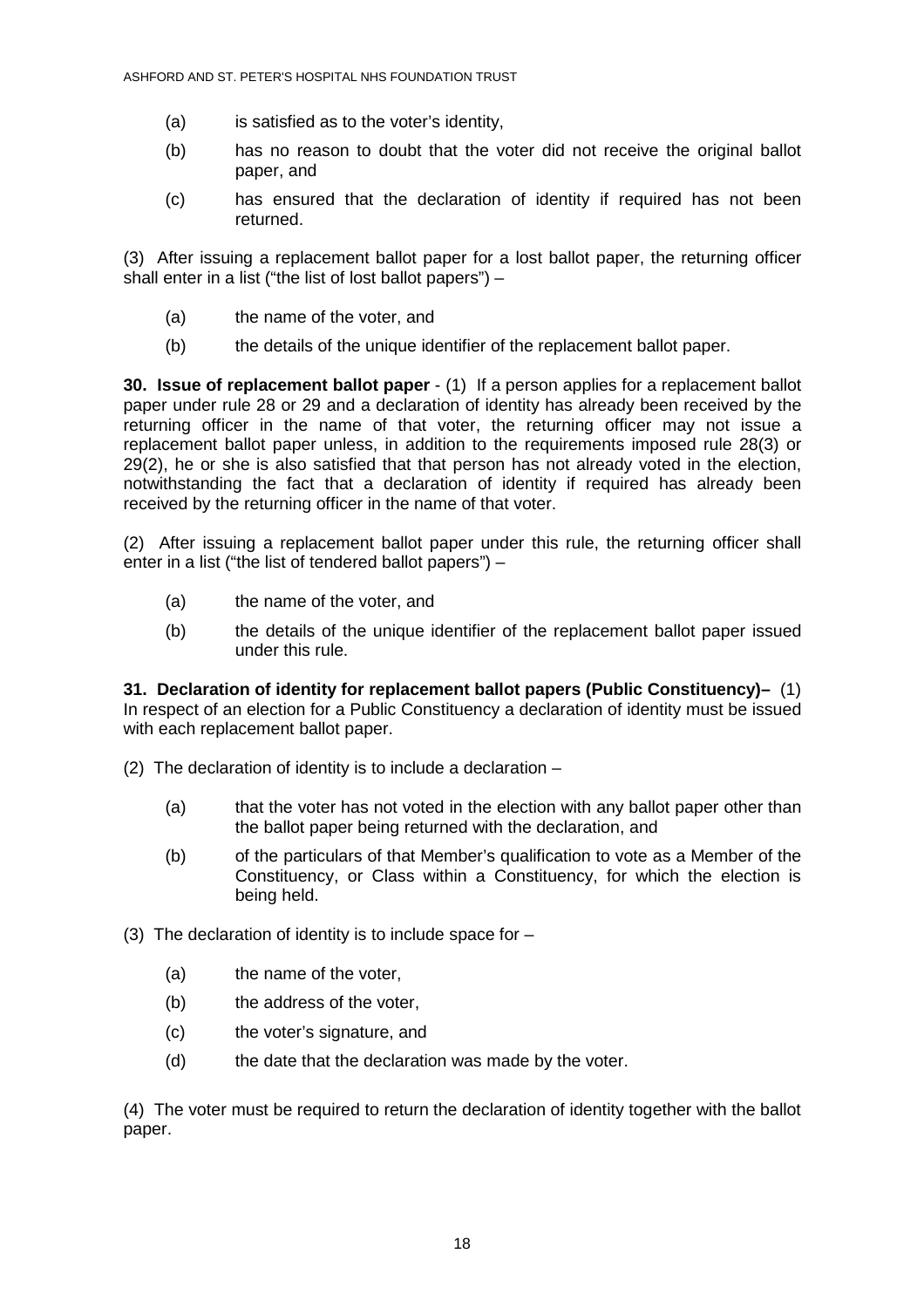(5) The declaration of identity must caution the voter that, if it is not returned with the ballot paper, or if it is returned without being correctly completed, the replacement ballot paper may be declared invalid.

# Procedure for receipt of envelopes

- **32. Receipt of voting documents**  (1) Where the returning officer receives a
	- (a) covering envelope; or
	- (b) any other envelope containing a declaration of identity if required, a ballot paper envelope, or a ballot paper

before the close of the poll, that officer is to open it as soon as is practicable; and rules 33 and 34 are to apply.

(2) The returning officer may open any ballot paper envelope for the purposes of rules 33 and 34, but must make arrangements to ensure that no person obtains or communicates information as to –

- (a) the candidate for whom a voter has voted, or
- (b) the unique identifier on a ballot paper.

(3) The returning officer must make arrangements to ensure the safety and security of the ballot papers and other documents.

**33. Validity of ballot paper** – (1) A ballot paper shall not be taken to be duly returned unless the returning officer is satisfied that it has been received by the returning officer before the close of the poll, with a declaration of identity if required that has been correctly completed, signed, and dated.

(2) Where the returning officer is satisfied that paragraph (1) has been fulfilled, he or she is to  $-$ 

- (a) put the declaration of identity in a separate packet, and
- (b) put the ballot paper aside for counting after the close of the poll.

(3) Where the returning officer is not satisfied that paragraph (1) has been fulfilled, he or she is to  $-$ 

- (a) mark the ballot paper "disqualified",
- (b) if there is a declaration of identity accompanying the ballot paper, mark it as "disqualified" and attach it the ballot paper,
- (c) record the unique identifier on the ballot paper in a list (the "list of disqualified documents"); and
- (d) place the document or documents in a separate packet.

**34. Declaration of identity but no ballot paper (Public Constituency)–** Where the returning officer receives a declaration of identity but no ballot paper, the returning officer  $\sin$  to  $-$ 

(a) mark the declaration of identity "disqualified";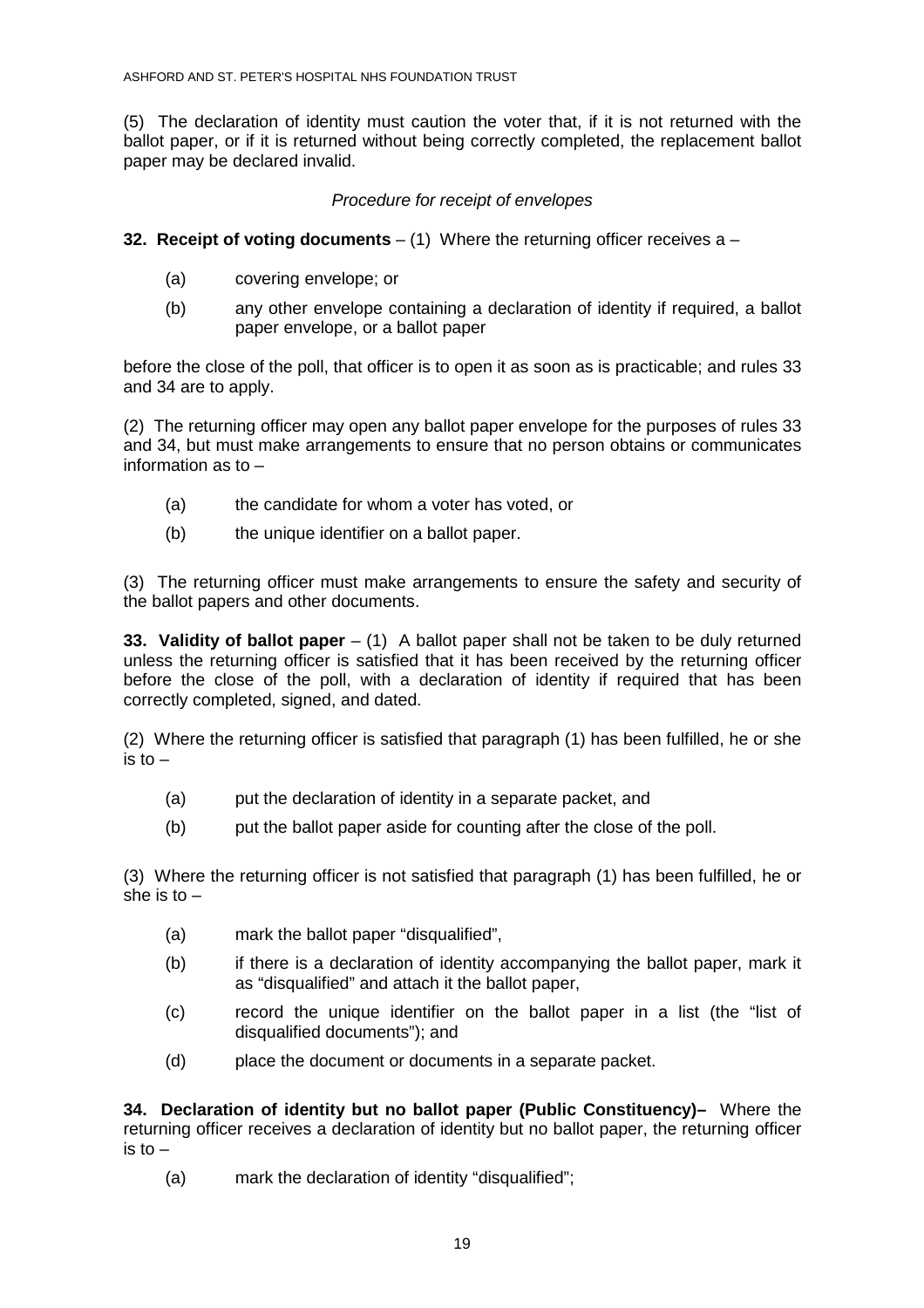- (b) record the name of the voter in the list of disqualified documents, indicating that a declaration of identity was received from the voter without a ballot paper; and
- (c) place the declaration of identity in a separate packet.

**35. Sealing of packets –** As soon as is possible after the close of the poll and after the completion of the procedure under rules 33 and 34, the returning officer is to seal the packets containing–

- (a) the disqualified documents, together with the list of disqualified documents inside it,
- (b) the declarations of identity if required,
- (c) the list of spoilt ballot papers,
- (d) the list of lost ballot papers,
- (e) the list of eligible voters, and
- (f) the list of tendered ballot papers.

## Part 6 - Counting the votes

#### **36. Interpretation of Part 6 –** In Part 6 of these rules –

"continuing candidate" means any candidate not deemed to be elected, and not excluded,

"count" means all the operations involved in counting of the first preferences recorded for candidates, the transfer of the surpluses of elected candidates, and the transfer of the votes of the excluded candidates,

"deemed to be elected" means deemed to be elected for the purposes of counting of votes but without prejudice to the declaration of the result of the poll,

"mark" means a figure, an identifiable written word, or a mark such as "X",

"non-transferable vote" means a ballot paper –

- (a) on which no second or subsequent preference is recorded for a continuing candidate, or
- (b) which is excluded by the returning officer under rule 44(4) below,

"preference" as used in the following contexts has the meaning assigned below–

- (a) "first preference" means the figure "1" or any mark or word which clearly indicates a first (or only) preference,
- (b) "next available preference" means a preference which is the second, or as the case may be, subsequent preference recorded in consecutive order for a continuing candidate (any candidate who is deemed to be elected or is excluded thereby being ignored); and
- (c) in this context, a "second preference" is shown by the figure "2" or any mark or word which clearly indicates a second preference, and a third preference by the figure "3" or any mark or word which clearly indicates a third preference, and so on,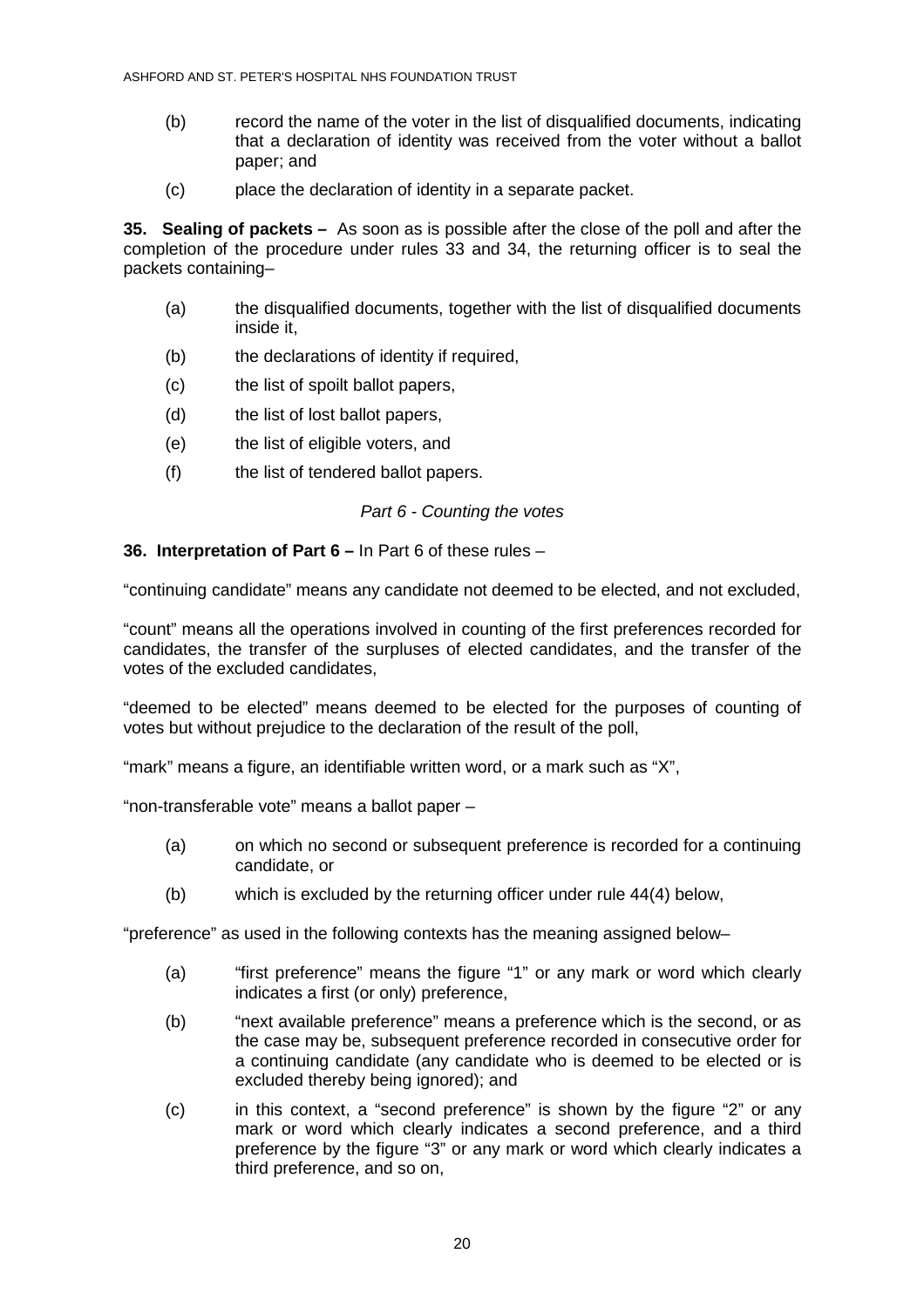"quota" means the number calculated in accordance with rule 41 below,

"surplus" means the number of votes by which the total number of votes for any candidate (whether first preference or transferred votes, or a combination of both) exceeds the quota; but references in these rules to the transfer of the surplus means the transfer (at a transfer value) of all transferable papers from the candidate who has the surplus,

"stage of the count" means –

- (a) the determination of the first preference vote of each candidate,
- (b) the transfer of a surplus of a candidate deemed to be elected, or
- (c) the exclusion of one or more candidates at any given time,

"transferable paper" means a ballot paper on which, following a first preference, a second or subsequent preference is recorded in consecutive numerical order for a continuing candidate,

"transferred vote" means a vote derived from a ballot paper on which a second or subsequent preference is recorded for the candidate to whom that paper has been transferred, and

"transfer value" means the value of a transferred vote calculated in accordance with paragraph (4) or (7) of rule 42 below.

**37. Arrangements for counting of the votes** – The returning officer is to make arrangements for counting the votes as soon as is practicable after the close of the poll.

**38. The count**  $-$  (1) The returning officer is to  $-$ 

- (a) count and record the number of ballot papers that have been returned, and
- (b) count the votes according to the provisions in this Part of the rules.

(2) The returning officer, while counting and recording the number of ballot papers and counting the votes, must make arrangements to ensure that no person obtains or communicates information as to the unique identifier on a ballot paper.

(3) The returning officer is to proceed continuously with counting the votes as far as is practicable.

**39. Rejected ballot papers –** (1) Any ballot paper –

- (a) which does not bear the features that have been incorporated into the other ballot papers to prevent them from being reproduced,
- (b) on which the figure "1" standing alone is not placed so as to indicate a first preference for any candidate,
- (c) on which anything is written or marked by which the voter can be identified except the unique identifier, or
- (d) which is unmarked or rejected because of uncertainty,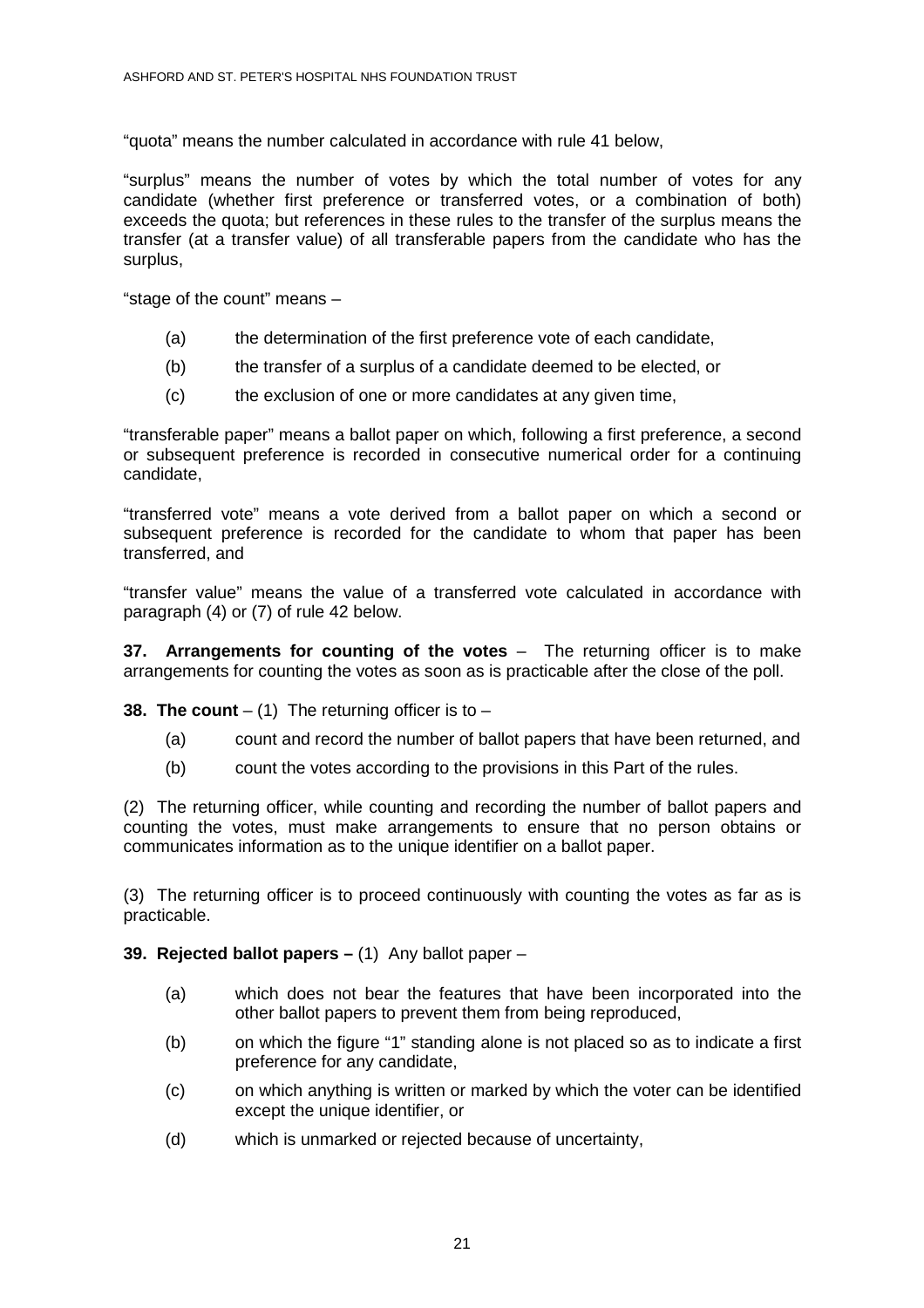shall be rejected and not counted, but the ballot paper shall not be rejected by reason only of carrying the words "one", "two", "three" and so on, or any other mark instead of a figure if, in the opinion of the returning officer, the word or mark clearly indicates a preference or preferences.

(2) The returning officer is to endorse the word "rejected" on any ballot paper which under this rule is not to be counted.

(3) The returning officer is to draw up a statement showing the number of ballot papers rejected by him or her under each of the subparagraphs (a) to (d) of paragraph (1).

**40. First stage** – (1) The returning officer is to sort the ballot papers into parcels according to the candidates for whom the first preference votes are given.

(2) The returning officer is to then count the number of first preference votes given on ballot papers for each candidate, and is to record those numbers.

(3) The returning officer is to also ascertain and record the number of valid ballot papers.

**41. The quota** – (1) The returning officer is to divide the number of valid ballot papers by a number exceeding by one the number of Members to be elected.

(2) The result, increased by one, of the division under paragraph (1) above (any fraction being disregarded) shall be the number of votes sufficient to secure the election of a candidate (in these rules referred to as "the quota").

(3) At any stage of the count a candidate whose total votes equals or exceeds the quota shall be deemed to be elected, except that any election where there is only one vacancy a candidate shall not be deemed to be elected until the procedure set out in paragraphs (1) to (3) of rule 44 has been complied with.

**42. Transfer of votes** – (1) Where the number of first preference votes for any candidate exceeds the quota, the returning officer is to sort all the ballot papers on which first preference votes are given for that candidate into sub-parcels so that they are grouped –

- (a) according to next available preference given on those papers for any continuing candidate, or
- (b) where no such preference is given, as the sub-parcel of non-transferable votes.

(2) The returning officer is to count the number of ballot papers in each parcel referred to in paragraph (1) above.

(3) The returning officer is, in accordance with this rule and rule 43 below, to transfer each sub-parcel of ballot papers referred to in paragraph (1)(a) to the candidate for whom the next available preference is given on those papers.

(4) The vote on each ballot paper transferred under paragraph (3) above shall be at a value ("the transfer value") which –

(a) reduces the value of each vote transferred so that the total value of all such votes does not exceed the surplus, and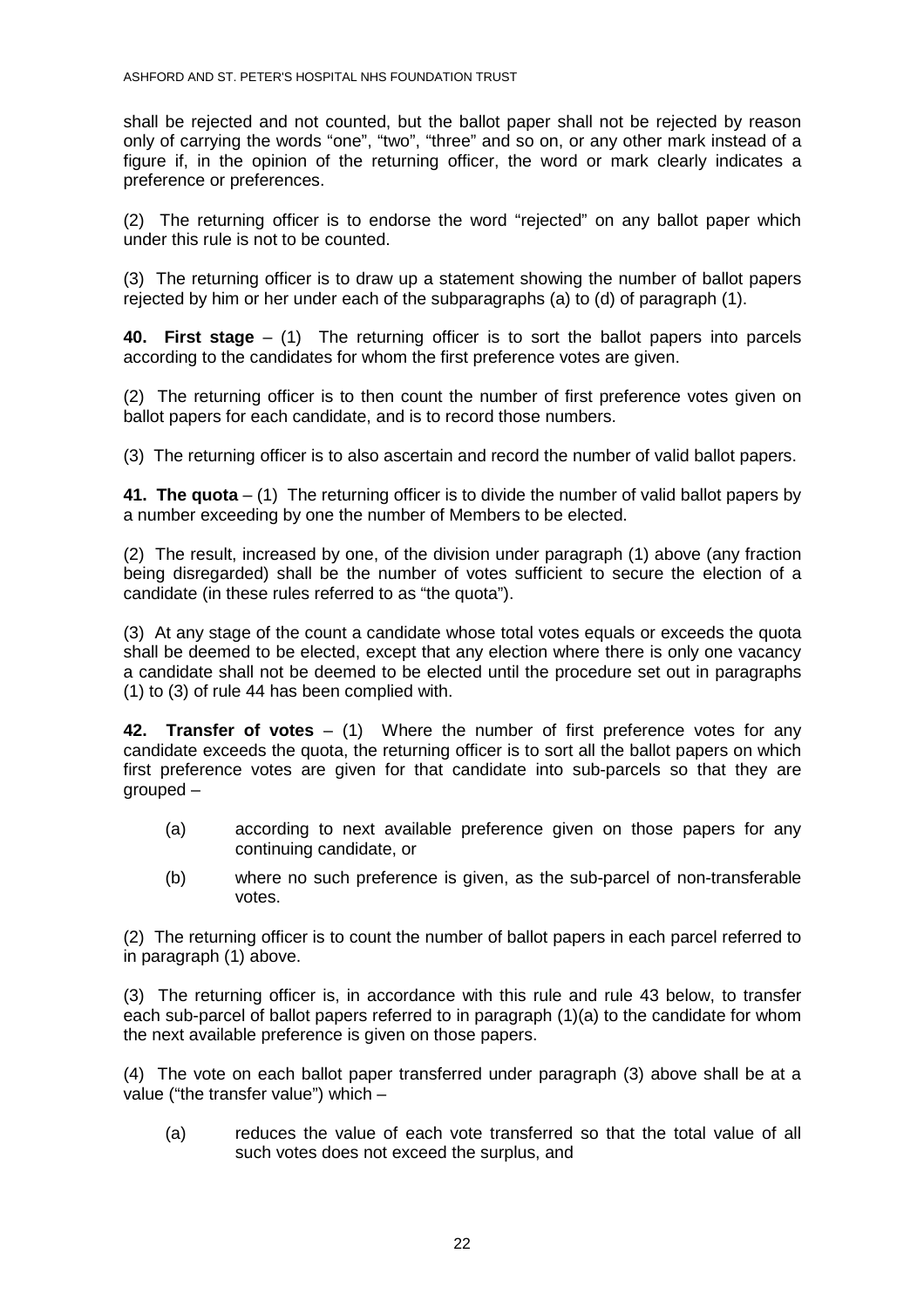(b) is calculated by dividing the surplus of the candidate from whom the votes are being transferred by the total number of the ballot papers on which those votes are given, the calculation being made to two decimal places (ignoring the remainder if any).

(5) Where at the end of any stage of the count involving the transfer of ballot papers, the number of votes for any candidate exceeds the quota, the returning officer is to sort the ballot papers in the sub-parcel of transferred votes which was last received by that candidate into separate sub-parcels so that they are grouped –

- (a) according to the next available preference given on those papers for any continuing candidate, or
- (b) where no such preference is given, as the sub-parcel of non-transferable votes.

(6) The returning officer is, in accordance with this rule and rule 44 below, to transfer each sub-parcel of ballot papers referred to in paragraph (5)(a) to the candidate for whom the next available preference is given on those papers.

(7) The vote on each ballot paper transferred under paragraph  $(6)$  shall be at –

- (a) a transfer value calculated as set out in paragraph (4)(b) above, or
- (b) at the value at which that vote was received by the candidate from whom it is now being transferred,

whichever is the less.

(8) Each transfer of a surplus constitutes a stage in the count.

(9) Subject to paragraph (10), the returning officer shall proceed to transfer transferable papers until no candidate who is deemed to be elected has a surplus or all the vacancies have been filled.

(10) Transferable papers shall not be liable to be transferred where any surplus or surpluses which, at a particular stage of the count, have not already been transferred, are –

- (a) less than the difference between the total vote then credited to the continuing candidate with the lowest recorded vote and the vote of the candidate with the next lowest recorded vote, or
- (b) less than the difference between the total votes of the two or more continuing candidates, credited at that stage of the count with the lowest recorded total numbers of votes and the candidate next above such candidates.
- (11) This rule does not apply at an election where there is only one vacancy.

**43. Supplementary provisions on transfer** – (1) If, at any stage of the count, two or more candidates have surpluses, the transferable papers of the candidate with the highest surplus shall be transferred first, and if –

(a) The surpluses determined in respect of two or more candidates are equal, the transferable papers of the candidate who had the highest recorded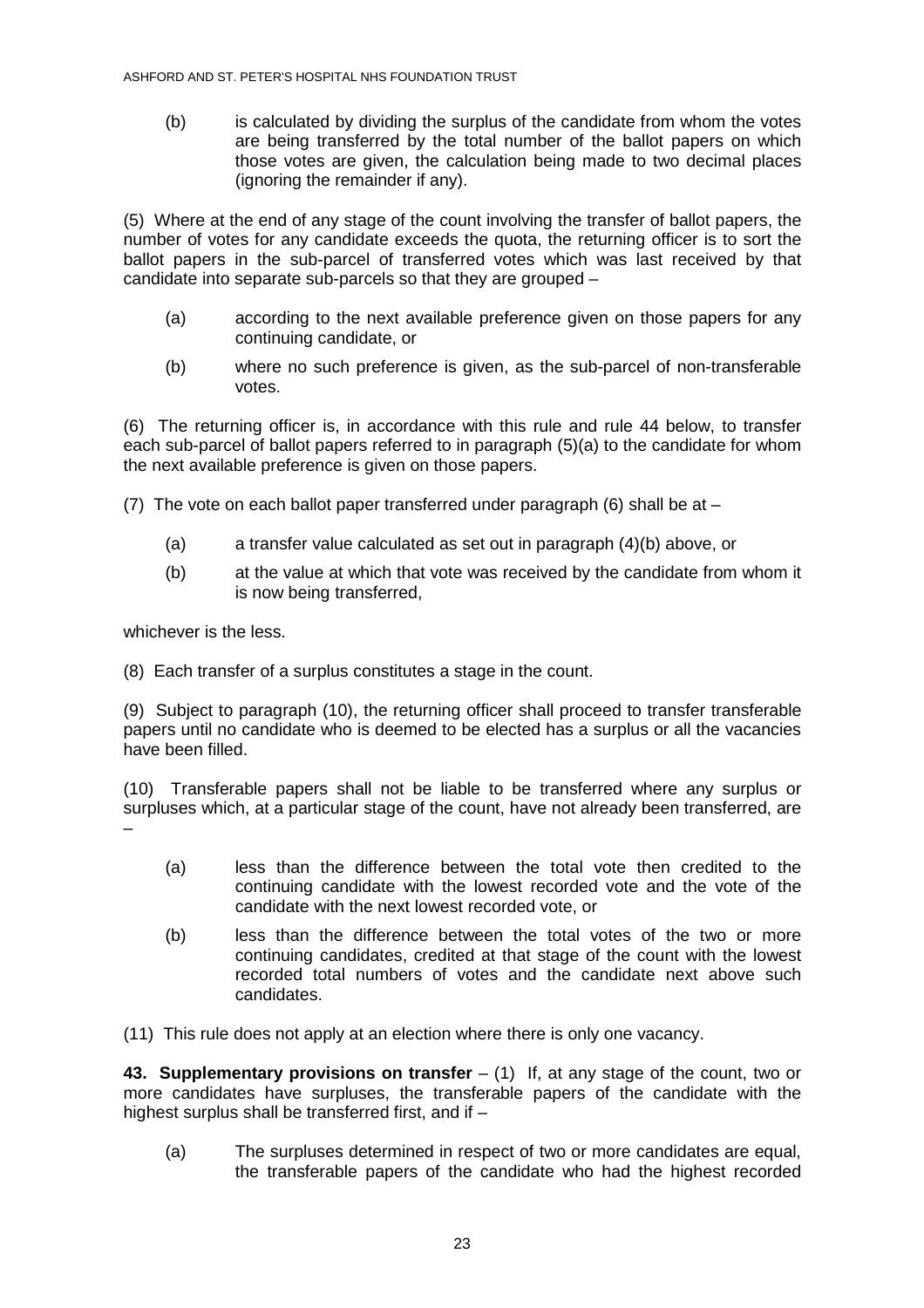vote at the earliest preceding stage at which they had unequal votes shall be transferred first, and

(b) the votes credited to two or more candidates were equal at all stages of the count, the returning officer shall decide between those candidates by lot, and the transferable papers of the candidate on whom the lot falls shall be transferred first.

(2) The returning officer shall, on each transfer of transferable papers under rule 42 above –

- (a) record the total value of the votes transferred to each candidate,
- (b) add that value to the previous total of votes recorded for each candidate and record the new total,
- (c) record as non-transferable votes the difference between the surplus and the total transfer value of the transferred votes and add that difference to the previously recorded total of non-transferable votes, and
- (d) compare—
	- (i) the total number of votes then recorded for all of the candidates, together with the total number of non-transferable votes, with
	- (ii) the recorded total of valid first preference votes.

(3) All ballot papers transferred under rule 42 or 44 shall be clearly marked, either individually or as a sub-parcel, so as to indicate the transfer value recorded at that time to each vote on that paper or, as the case may be, all the papers in that sub-parcel.

(4) Where a ballot paper is so marked that it is unclear to the returning officer at any stage of the count under rule 42 or 44 for which candidate the next preference is recorded, the returning officer shall treat any vote on that ballot paper as a nontransferable vote; and votes on a ballot paper shall be so treated where, for example, the names of two or more candidates (whether continuing candidates or not) are so marked that, in the opinion of the returning officer, the same order of preference is indicated or the numerical sequence is broken.

## **44. Exclusion of candidates** – (1)If—

- (a) all transferable papers which under the provisions of rule 42 above (including that rule as applied by paragraph (11) below) and this rule are required to be transferred, have been transferred, and
- (b) subject to rule 45 below, one or more vacancies remain to be filled,

the returning officer shall exclude from the election at that stage the candidate with the then lowest vote (or, where paragraph (12) below applies, the candidates with the then lowest votes).

(2) The returning officer shall sort all the ballot papers on which first preference votes are given for the candidate or candidates excluded under paragraph (1) above into two subparcels so that they are grouped as—

(a) ballot papers on which a next available preference is given, and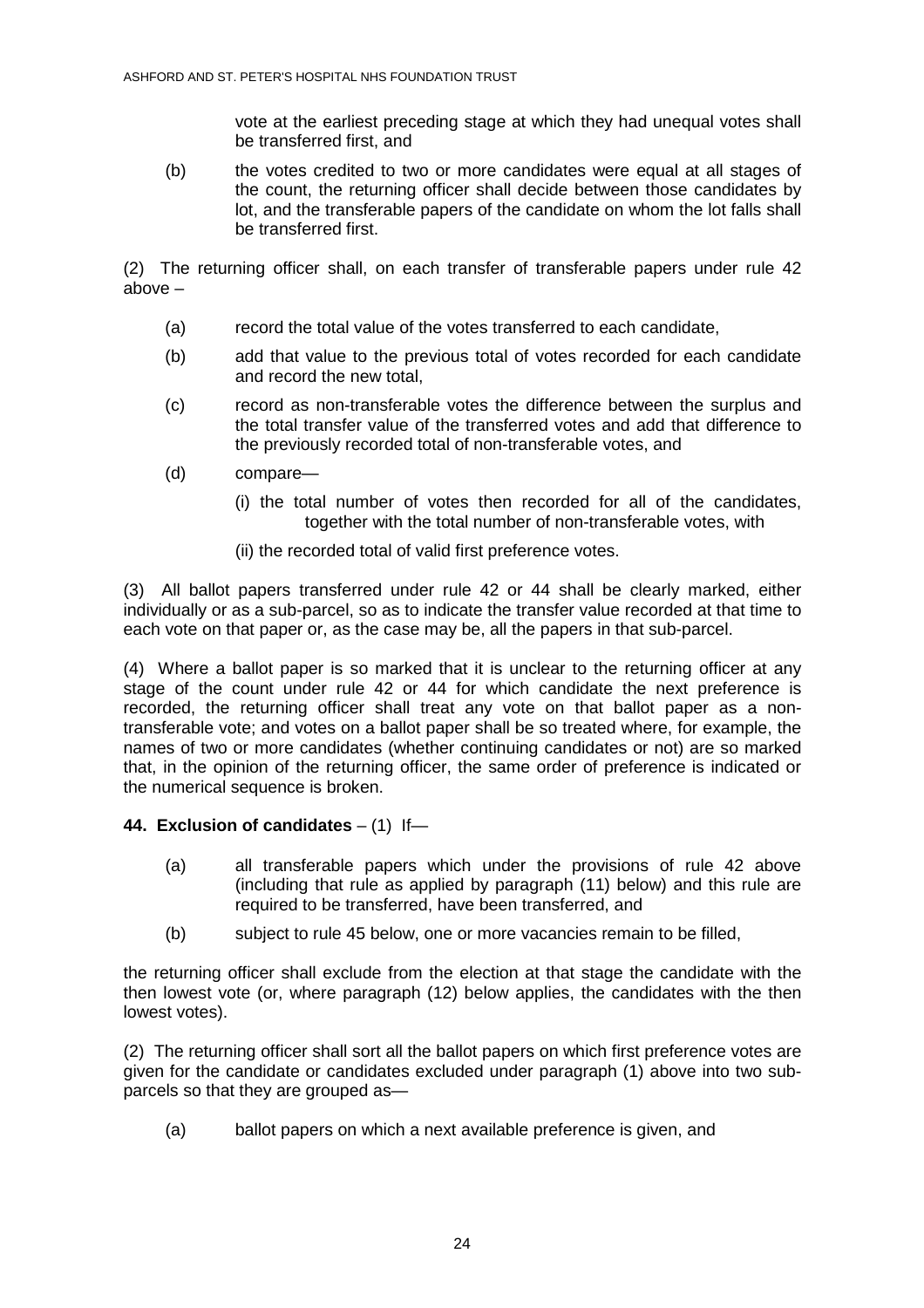(b) ballot papers on which no such preference is given (thereby including ballot papers on which preferences are given only for candidates who are deemed to be elected or are excluded).

(3) The returning officer shall, in accordance with this rule and rule 43 above, transfer each sub-parcel of ballot papers referred to in paragraph (2)(a) above to the candidate for whom the next available preference is given on those papers.

(4) The exclusion of a candidate, or of two or more candidates together, constitutes a further stage of the count.

(5) If, subject to rule 45 below, one or more vacancies still remain to be filled, the returning officer shall then sort the transferable papers, if any, which had been transferred to any candidate excluded under paragraph (1) above into sub-parcels according to their transfer value.

(6) The returning officer shall transfer those papers in the sub-parcel of transferable papers with the highest transfer value to the continuing candidates in accordance with the next available preferences given on those papers (thereby passing over candidates who are deemed to be elected or are excluded).

(7) The vote on each transferable paper transferred under paragraph (6) above shall be at the value at which that vote was received by the candidate excluded under paragraph (1) above.

(8) Any papers on which no next available preferences have been expressed shall be set aside as non-transferable votes.

(9) After the returning officer has completed the transfer of the ballot papers in the subparcel of ballot papers with the highest transfer value he or she shall proceed to transfer in the same way the sub-parcel of ballot papers with the next highest value and so on until he has dealt with each sub-parcel of a candidate excluded under paragraph (1) above.

(10) The returning officer shall after each stage of the count completed under this rule—

(a) record –

(i) the total value of votes, or

- (ii) the total transfer value of votes transferred to each candidate,
- (b) add that total to the previous total of votes recorded for each candidate and record the new total,
- (c) record the value of non-transferable votes and add that value to the previous non-transferable votes total, and
- (d) compare—
	- (i) the total number of votes then recorded for each candidate together with the total number of non-transferable votes, with
	- (ii) the recorded total of valid first preference votes.

(11) If after a transfer of votes under any provision of this rule, a candidate has a surplus, that surplus shall be dealt with in accordance with paragraphs (5) to (10) of rule 42 and rule 43.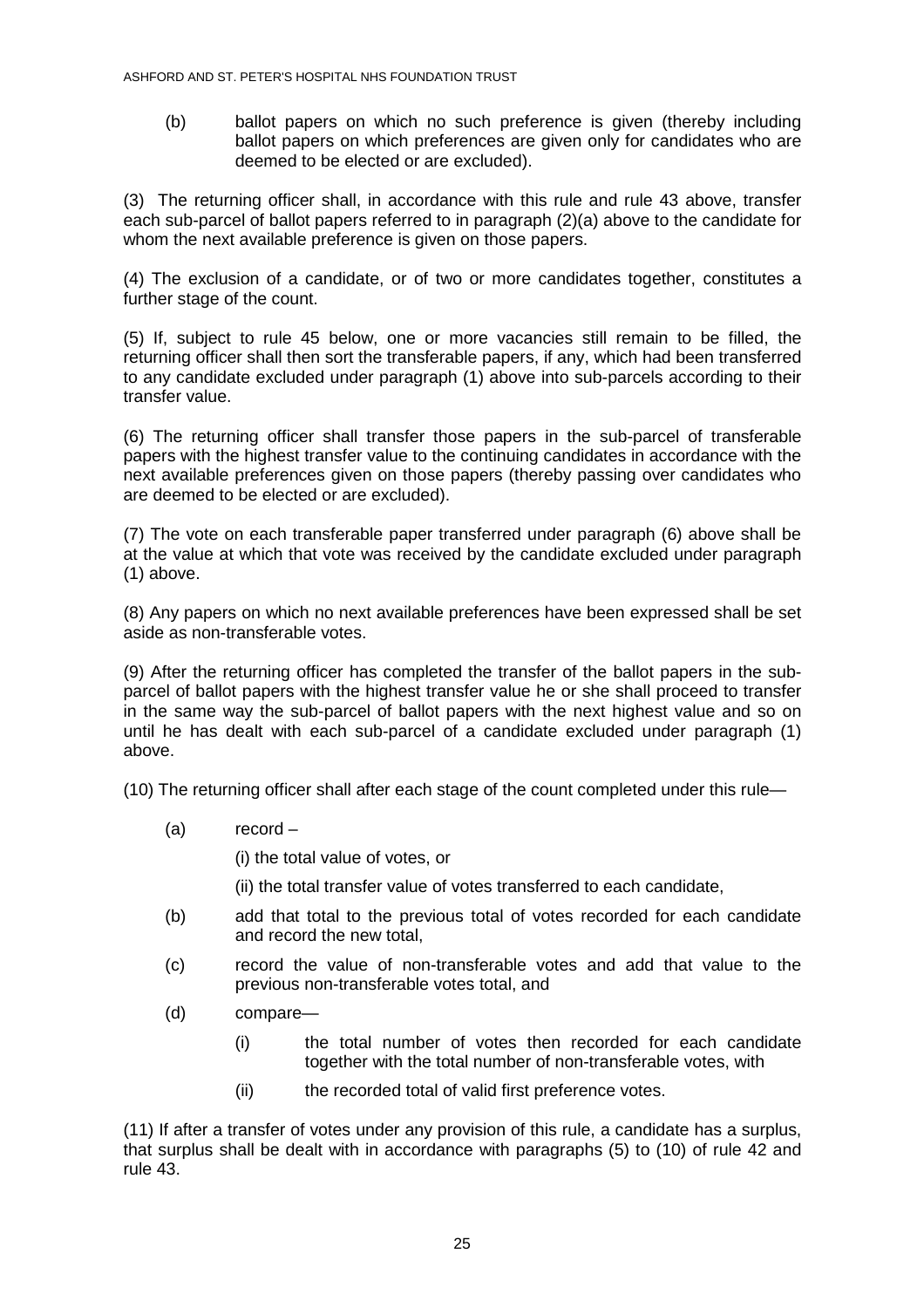(12) Where the total of the votes of the two or more lowest candidates, together with any surpluses not transferred, is less than the number of votes credited to the next lowest candidate, the returning officer shall in one operation exclude such two or more candidates.

(13) If when a candidate has to be excluded under this rule, two or more candidates each have the same number of votes and are lowest—

- (a) regard shall be had to the total number of votes credited to those candidates at the earliest stage of the count at which they had an unequal number of votes and the candidate with the lowest number of votes at that stage shall be excluded, and
- (b) where the number of votes credited to those candidates was equal at all stages, the returning officer shall decide between the candidates by lot and the candidate on whom the lot falls shall be excluded.

**45. Filling of last vacancies –** (1) Where the number of continuing candidates is equal to the number of vacancies remaining unfilled the continuing candidates shall thereupon be deemed to be elected.

(2) Where only one vacancy remains unfilled and the votes of any one continuing candidate are equal to or greater than the total of votes credited to other continuing candidates together with any surplus not transferred, the candidate shall thereupon be deemed to be elected.

(3) Where the last vacancies can be filled under this rule, no further transfer of votes shall be made.

**46. Order of election of candidates** – (1) The order in which candidates whose votes equal or exceed the quota are deemed to be elected shall be the order in which their respective surpluses were transferred, or would have been transferred but for rule 42(10) above.

(2) A candidate credited with a number of votes equal to, and not greater than, the quota shall, for the purposes of this rule, be regarded as having had the smallest surplus at the stage of the count at which he obtained the quota.

(3) Where the surpluses of two or more candidates are equal and are not required to be transferred, regard shall be had to the total number of votes credited to such candidates at the earliest stage of the count at which they had an unequal number of votes and the surplus of the candidate who had the greatest number of votes at that stage shall be deemed to be the largest.

(4) Where the number of votes credited to two or more candidates were equal at all stages of the count, the returning officer shall decide between them by lot and the candidate on whom the lot falls shall be deemed to have been elected first.

Part 7 – Final proceedings in contested and uncontested elections

**47. Declaration of result for contested elections –** (1) In a contested election, when the result of the poll has been ascertained, the returning officer is to—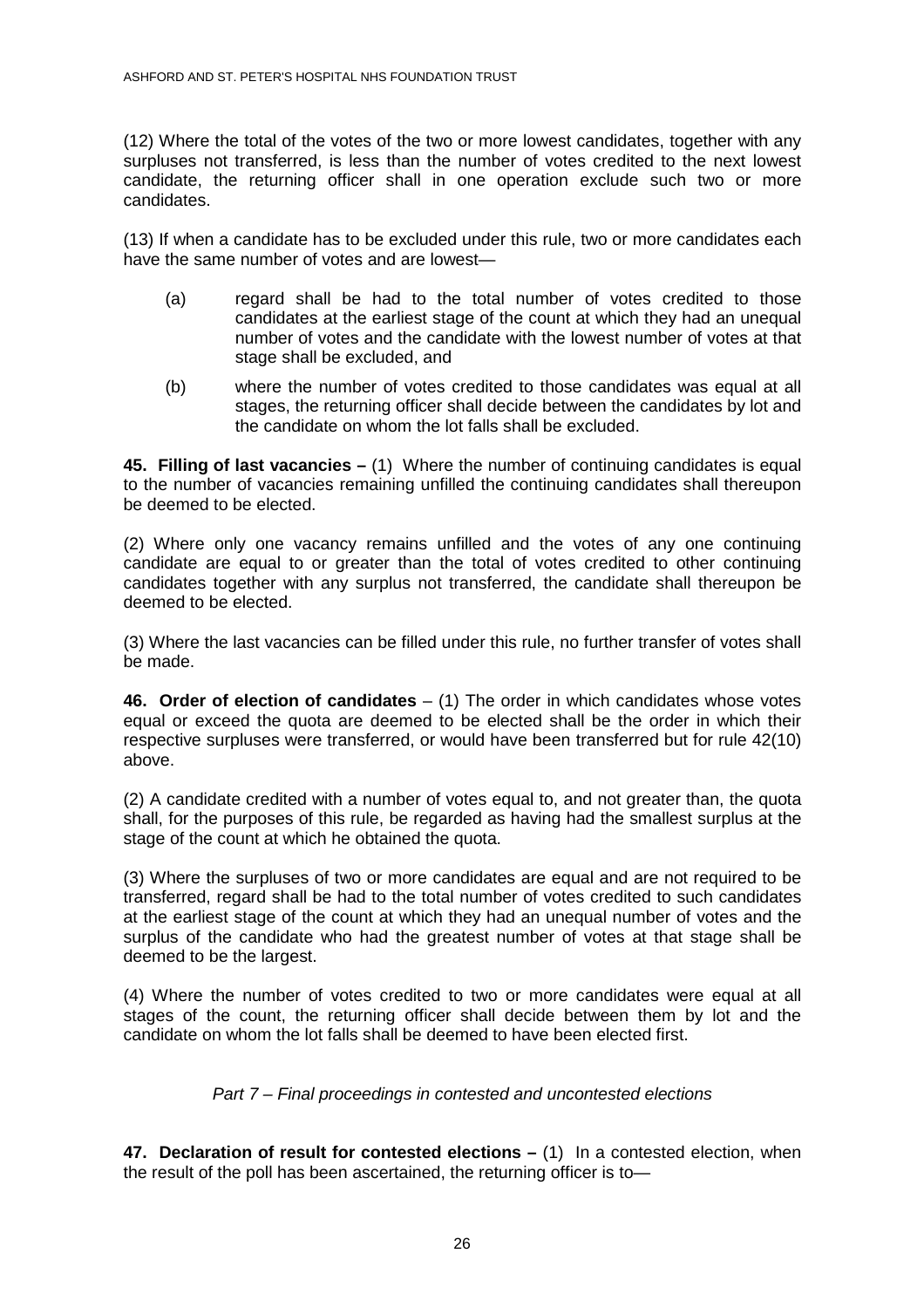- (a) declare the candidates who are deemed to be elected under Part 6 of these rules as elected,
- (b) give notice of the name of each candidate who he or she has declared elected –
	- (i) where the election is held under a proposed constitution pursuant to powers conferred on the Applicant Trust by section 33 (4) Part 2, Chapter 5 of the 2006 Act, to the chairman of the NHS Trust, or
	- (ii) in any other case, to the Chairman of the corporation, and
- (c) give public notice of the name of each candidate who he or she has declared elected.

(2) The returning officer is to make –

- (a) the number of first preference votes for each candidate whether elected or not,
- (b) any transfer of votes,
- (c) the total number of votes for each candidate at each stage of the count at which such transfer took place,
- (d) the order in which the successful candidates were elected, and
- (e) the number of rejected ballot papers under each of the headings in rule 39(1),

available on request.

**48. Declaration of result for uncontested elections** – In an uncontested election, the returning officer is to as soon as is practicable after final day for the delivery of notices of withdrawals by candidates from the election –

- (a) declare the candidate or candidates remaining validly nominated to be elected,
- (b) give notice of the name of each candidate who he or she has declared elected to the Chairman of the corporation, and
- (c) give public notice of the name of each candidate who he or she has declared elected.

## Part 8 – Disposal of documents

**49. Sealing up of documents relating to the poll –** (1) On completion of the counting at a contested election, the returning officer is to seal up the following documents in separate packets –

- (a) the counted ballot papers,
- (b) the ballot papers endorsed with "rejected in part",
- (c) the rejected ballot papers, and
- (d) the statement of rejected ballot papers.

(2) The returning officer must not open the sealed packets of  $-$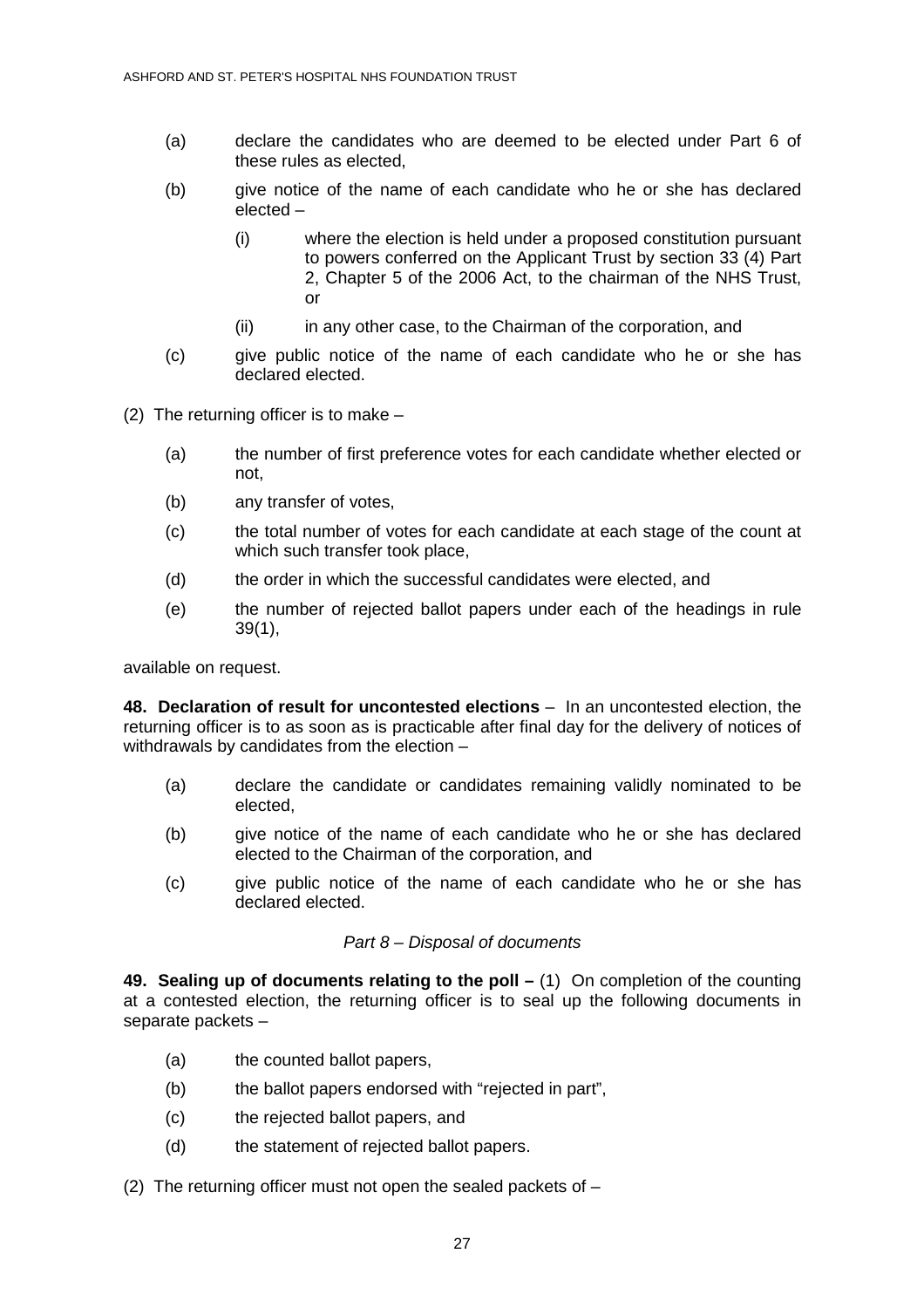- (a) the disqualified documents, with the list of disqualified documents inside it,
- (b) the declarations of identity,
- (c) the list of spoilt ballot papers,
- (d) the list of lost ballot papers,
- (e) the list of eligible voters, and
- (f) the list of tendered ballot papers.
- (3) The returning officer must endorse on each packet a description of
	- (a) its contents.
	- (b) the date of the publication of notice of the election,
	- (c) the name of the corporation to which the election relates, and
	- (d) the Constituency, or Class within a Constituency, to which the election relates.

**50. Delivery of documents** –Once the documents relating to the poll have been sealed up and endorsed pursuant to rule 49, the returning officer is to forward them to the Chairman of the corporation.

## **51. Forwarding of documents received after close of the poll – Where –**

- (a) any voting documents are received by the returning officer after the close of the poll, or
- (b) any envelopes addressed to eligible voters are returned as undelivered too late to be resent, or
- (c) any applications for replacement ballot papers are made too late to enable new ballot papers to be issued,

the returning officer is to put them in a separate packet, seal it up, and endorse and forward it to the chairman of the corporation.

**52. Retention and public inspection of documents –** (1) The corporation is to retain the documents relating to an election that are forwarded to the Chairman by the returning officer under these rules for one year, and then, unless otherwise directed by the Regulator, cause them to be destroyed.

(2) With the exception of the documents listed in rule 53(1), the documents relating to an election that are held by the corporation shall be available for inspection by members of the public at all reasonable times.

(3) A person may request a copy or extract from the documents relating to an election that are held by the corporation, and the corporation is to provide it, and may impose a reasonable charge for doing so.

**53. Application for inspection of certain documents relating to an election** – (1) The corporation may not allow the inspection of, or the opening of any sealed packet containing –

(a) any rejected ballot papers, including ballot papers rejected in part,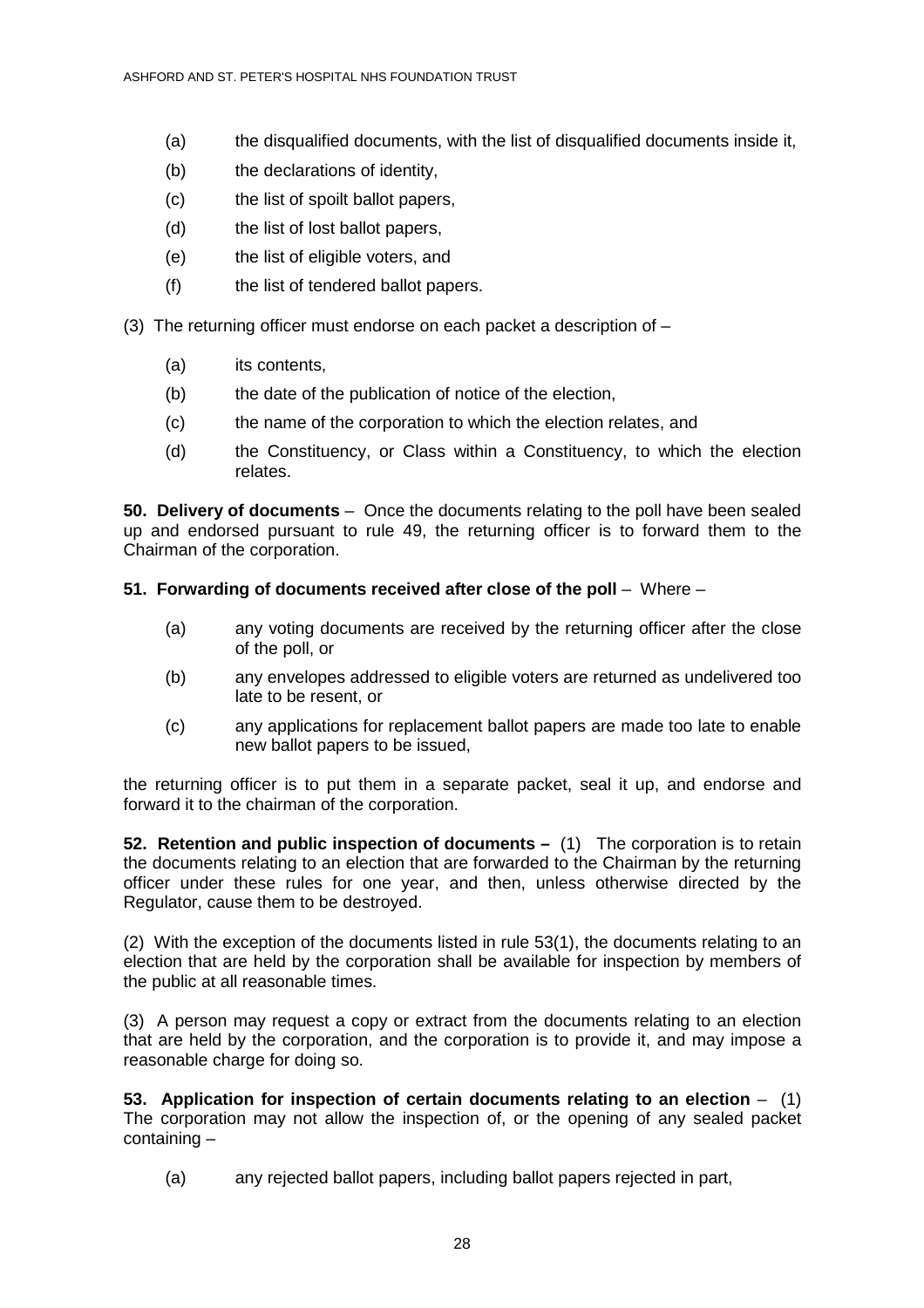- (b) any disqualified documents, or the list of disqualified documents,
- (c) any counted ballot papers,
- (d) any declarations of identity, or
- (e) the list of eligible voters,

by any person without the consent of the Regulator.

(2) A person may apply to the Regulator to inspect any of the documents listed in (1), and the Regulator may only consent to such inspection if it is satisfied that it is necessary for the purpose of questioning an election pursuant to Part 11.

(3) The Regulator's consent may be on any terms or conditions that it thinks necessary, including conditions as to –

- (a) persons,
- (b) time,
- (c) place and mode of inspection,
- (d) production or opening,

and the corporation must only make the documents available for inspection in accordance with those terms and conditions.

(4) On an application to inspect any of the documents listed in paragraph  $(1)$ ,  $-$ 

- (a) in giving its consent, the Regulator, and
- (b) and making the documents available for inspection, the corporation,

must ensure that the way in which the vote of any particular Member has been given shall not be disclosed, until it has been established –

- (i) that his or her vote was given, and
- (ii) that the Regulator has declared that the vote was invalid.

Part 9 – Death of a candidate during a contested election

**54. Countermand or abandonment of poll on death of candidate** – (1) If, at a contested election, proof is given to the returning officer's satisfaction before the result of the election is declared that one of the persons named or to be named as a candidate has died, then the returning officer is to -

- (a) publish a notice stating that the candidate has died, and
- (b) proceed with the counting of the votes as if that candidate had been excluded from the count so that -
	- (i) ballot papers which only have a first preference recorded for the candidate that has died, and no preferences for any other candidates, are not to be counted, and
	- (ii) ballot papers which have preferences recorded for other candidates are to be counted according to the consecutive order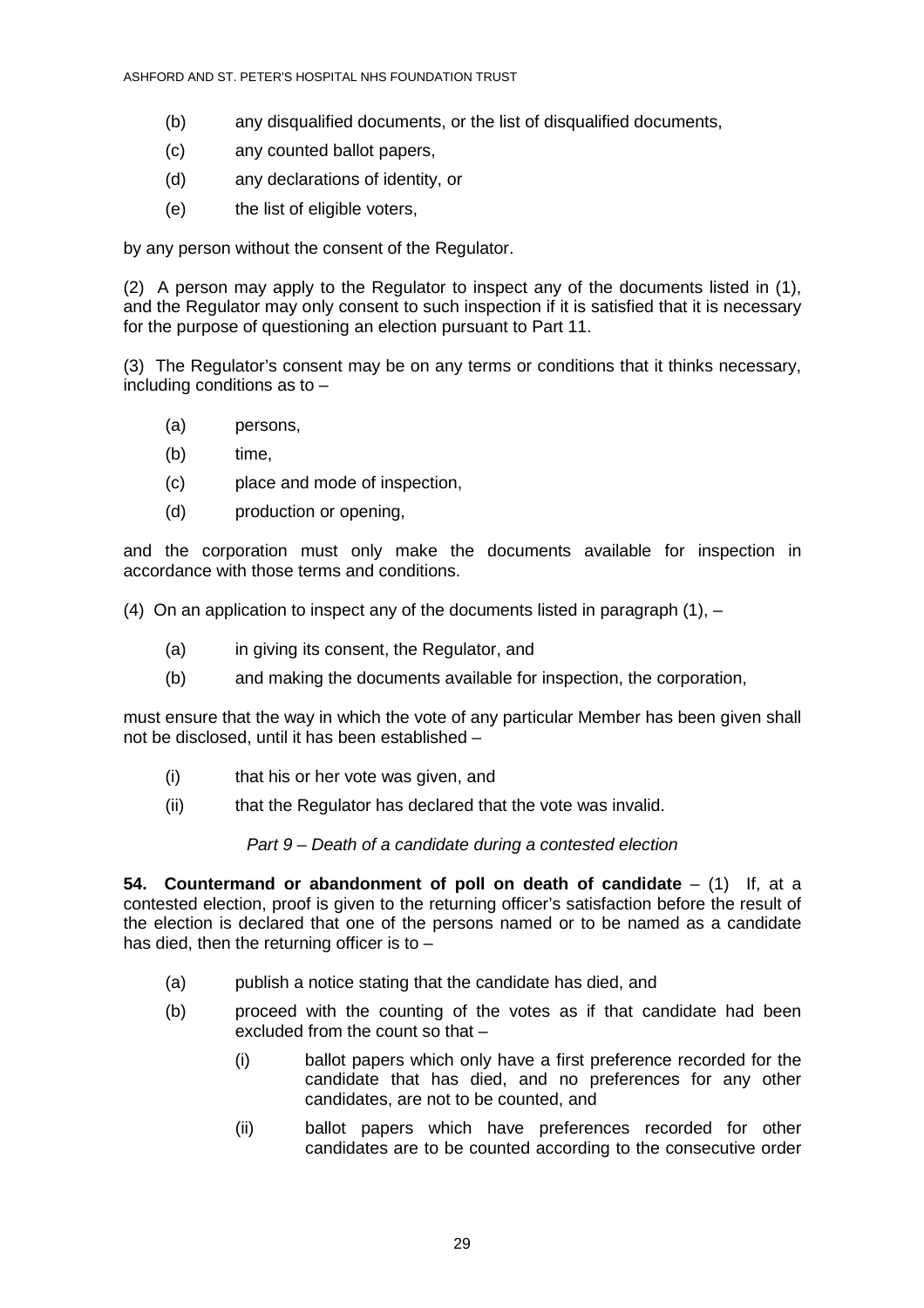of those preferences, passing over preferences marked for the candidate who has died.

(2) The ballot papers which have preferences recorded for the candidate who has died are to be sealed with the other counted ballot papers pursuant to rule 49(1)(a).

#### Part 10 – Election expenses and publicity

#### Election expenses

**55. Election expenses** – Any expenses incurred, or payments made, for the purposes of an election which contravene this Part are an electoral irregularity, which may only be questioned in an application to the Regulator under Part 11 of these rules.

**56 Expenses and payments by candidates** - A candidate may not incur any expenses or make a payment (of whatever nature) for the purposes of an election, other than expenses or payments that relate to –

- (a) personal expenses,
- (b) travelling expenses, and expenses incurred while living away from home, and
- (c) expenses for stationery, postage, telephone, internet (or any similar means of communication) and other petty expenses, to a limit of £100.

**57. Election expenses incurred by other persons** – (1)No person may -

- (a) incur any expenses or make a payment (of whatever nature) for the purposes of a candidate's election, whether on that candidate's behalf or otherwise, or
- (b) give a candidate or his or her family any money or property (whether as a gift, donation, loan, or otherwise) to meet or contribute to expenses incurred by or on behalf of the candidate for the purposes of an election.

(2) Nothing in this rule is to prevent the corporation from incurring such expenses, and making such payments, as it considers necessary pursuant to rules 58 and 59.

#### **Publicity**

#### **58. Publicity about election by the corporation – (1)** The corporation may –

- (a) compile and distribute such information about the candidates, and
- (b) organise and hold such meetings to enable the candidates to speak and respond to questions

as it considers necessary.

(2) Any information provided by the corporation about the candidates, including information compiled by the corporation under rule 59, must be –

- (a) objective, balanced and fair;
- (b) equivalent in size and content for all candidates;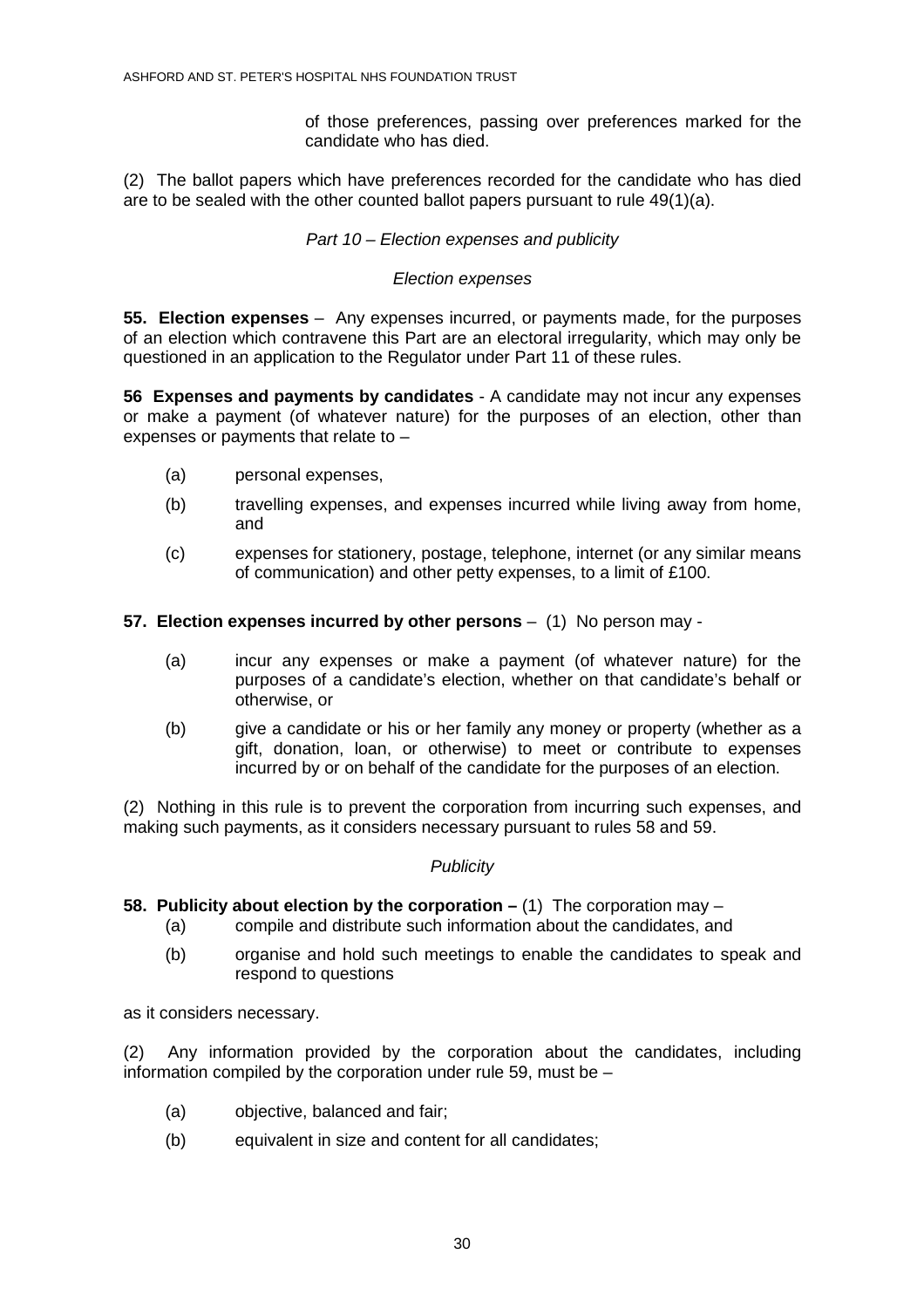- (c) compiled and distributed in consultation with all of the candidates standing for election; and
- (d) must not seek to promote or procure the election of a specific candidate or candidates, at the expense of the electoral prospects of one or more other candidates.

(3) Where the corporation proposes to hold a meeting to enable the candidates to speak, the corporation must ensure that all of the candidates are invited to attend, and in organising and holding such a meeting, the corporation must not seek to promote or procure the election of a specific candidate or candidates at the expense of the electoral prospects of one or more other candidates.

**59. Information about candidates for inclusion with voting documents** - (1) The corporation must compile information about the candidates standing for election, to be distributed by the returning officer pursuant to rule 24 of these rules.

(2) The information must consist of  $-$ 

- (a) a statement submitted by the candidate of no more than 250 words, and
- (b) a photograph of the candidate.

**60. Meaning of "for the purposes of an election" -** (1) In this Part, the phrase "for the purposes of an election" means with a view to, or otherwise in connection with, promoting or procuring a candidate's election, including the prejudicing of another candidate's electoral prospects; and the phrase "for the purposes of a candidate's election" is to be construed accordingly.

(2) The provision by any individual of his or her own services voluntarily, on his or her own time, and free of charge is not to be considered an expense for the purposes of this Part.

## Part 11 – Questioning elections and the consequence of irregularities

**61. Application to question an election –** (1) An application alleging a breach of these rules, including an electoral irregularity under Part 10, may be made to the Regulator.

(2) An application may only be made once the outcome of the election has been declared by the returning officer.

- (3) An application may only be made to the Regulator by
	- (a) a person who voted at the election or who claimed to have had the right to vote, or
	- (b) a candidate, or a person claiming to have had a right to be elected at the election.
- (4) The application must
	- (a) describe the alleged breach of the rules or electoral irregularity, and
	- (b) be in such a form as the Regulator may require.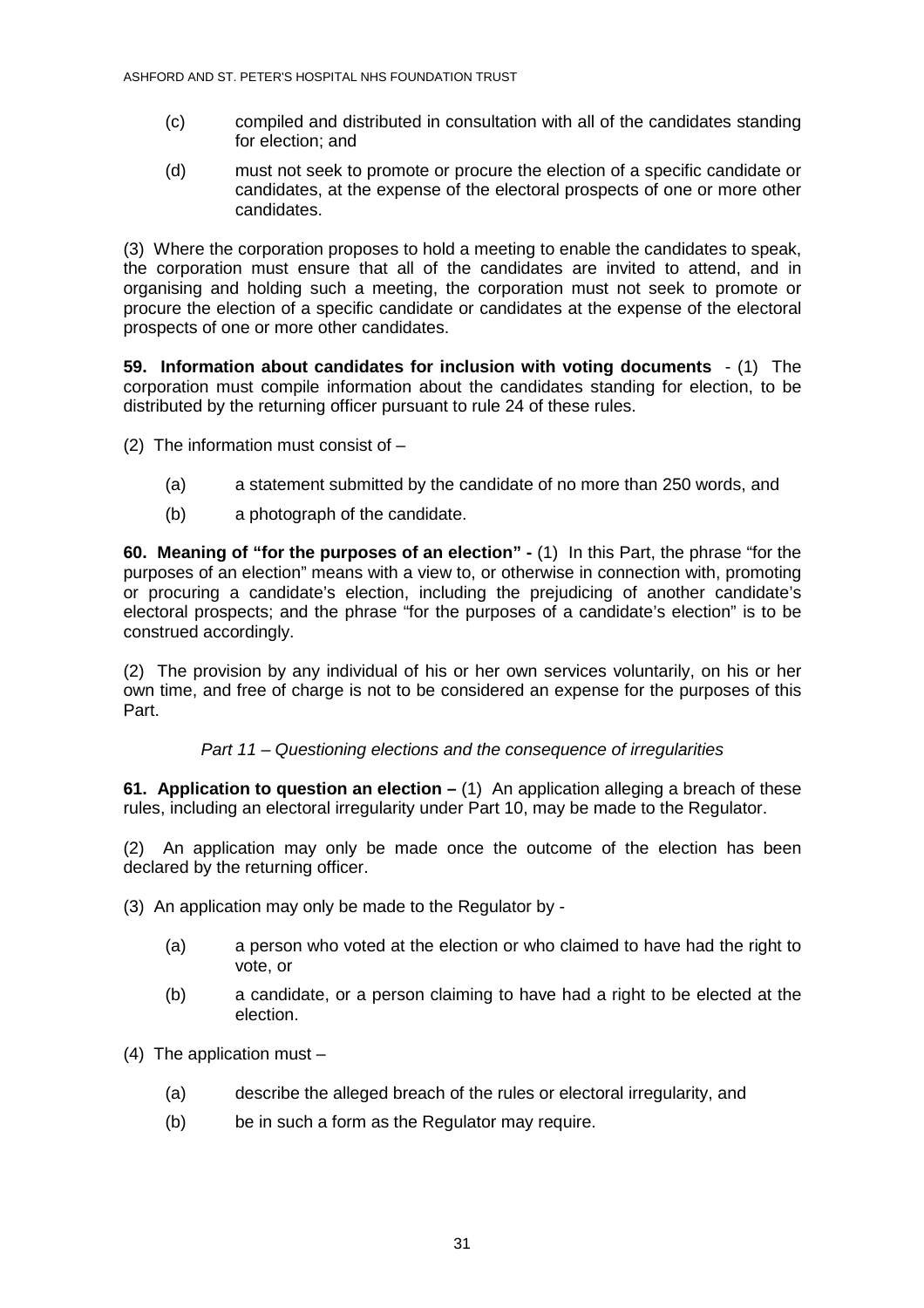(5) The application must be presented in writing within 21 days of the declaration of the result of the election.

(6) If the Regulator requests further information from the applicant, then that person must provide it as soon as is reasonably practicable.

a. The Regulator shall delegate the determination of an application to a person or persons to be nominated for purpose of the Regulator.

b. The determination by the person or persons nominated in accordance with Rule 61(7) shall be binding on and shall be given effect by the corporation, the applicant and the members of the constituency (or class within a constituency) including all the candidates for the election to which the application relates.

c. The Regulator may prescribe rules of procedure for the determination of an application including costs.

#### Part 12 – Miscellaneous

**62. Secrecy** – (1) The following persons –

- (a) the returning officer,
- (b) the returning officer's staff,

must maintain and aid in maintaining the secrecy of the voting and the counting of the votes, and must not, except for some purpose authorised by law, communicate to any person any information as to –

- (i) the name of any Member of the corporation who has or has not been given a ballot paper or voted,
- (ii) the unique identifier on any ballot paper,
- (iii) the candidate(s) for whom any Member has voted.

(2) No person may obtain or attempt to obtain information as to the candidate(s) for whom a voter is about to vote or has voted, or communicate such information to any person at any time, including the unique identifier on a ballot paper given to a voter.

(3) The returning officer is to make such arrangements as he or she thinks fit to ensure that the individuals that are affected by this provision are aware of the duties it imposes.

**63. Prohibition of disclosure of vote –** No person who has voted at an election shall, in any legal or other proceeding to question the election, be required to state who he or she has voted for.

**64. Disqualification** – A person may not be appointed as a returning officer, or as staff of the returning officer pursuant to these rules, if that person is –

- (a) a Member of the corporation,
- (b) an employee of the corporation,
- (c) a Director of the corporation, or
- (d) employed by or on behalf of a person who has been nominated for election.